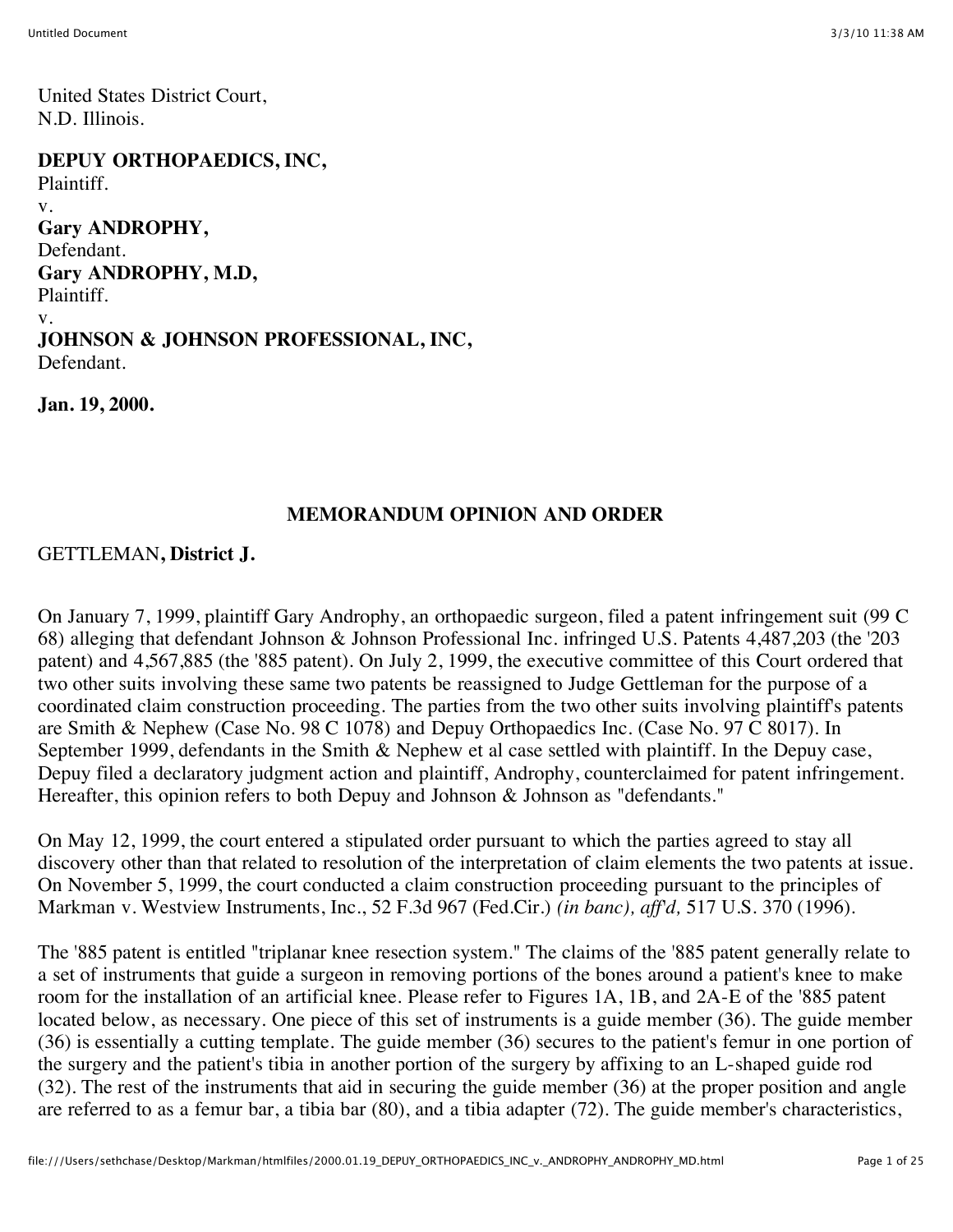such as overall shape, planar slots (50, 52, 54), and indicia, guide a surgeon in using a saw to remove sections of the bones that form a patient's knee. As illustrated in Figure 4, a prosthesis may be installed on the bones that have been shaped by the resections to receive the prosthesis. Essentially, in wood shop one would refer to this set of instruments as a cutting jig.

The '203 patent is entitled, "Triplanar knee resection method." The claims of the '203 patent generally relate to a method for cutting the bones that form the knee in a triplanar fashion in order to shape the patient's tibia and femur for a prosthesis. The specification of the '203 is substantially identical to the '885 patent.

Plaintiff originally filed the '203 patent and the '885 patent as a single application containing ten claims. Five claims were directed at the set of instruments and became part of the eventual apparatus patent. Five claims were directed at the method of making the triplanar knee resections by using those instruments and became part of the eventual method patent. The examiner placed a restriction requirement on the application, indicating that the ten claims recited two related but separate inventions. The examiner stated, "In this case, the apparatus can be used to practice another and materially different process, e.g. making accurate cuts in pieces of wood." The apparatus claims that examiner referenced became the claims of the '885 apparatus patent.

Plaintiff elected to prosecute the parent application containing the eventual '203 method claims before submitting the divisional application containing the claims of the '885 patent. On August 8, 1983, the examiner rejected the method claims of the '203 application as obvious in view of the Richards reference, entitled R .M.C. Total Knee System. In an Amendment, plaintiff patentably distinguished his invention over the Richards reference. On May 29, 1984, plaintiff received a notice of allowance for the '203 patent. Approximately four months later, September 18, 1984, plaintiff filed a divisional application for the apparatus claims. In 1984, the parent application issued as the '203 patent. In 1986, the divisional application issued as the '885 patent.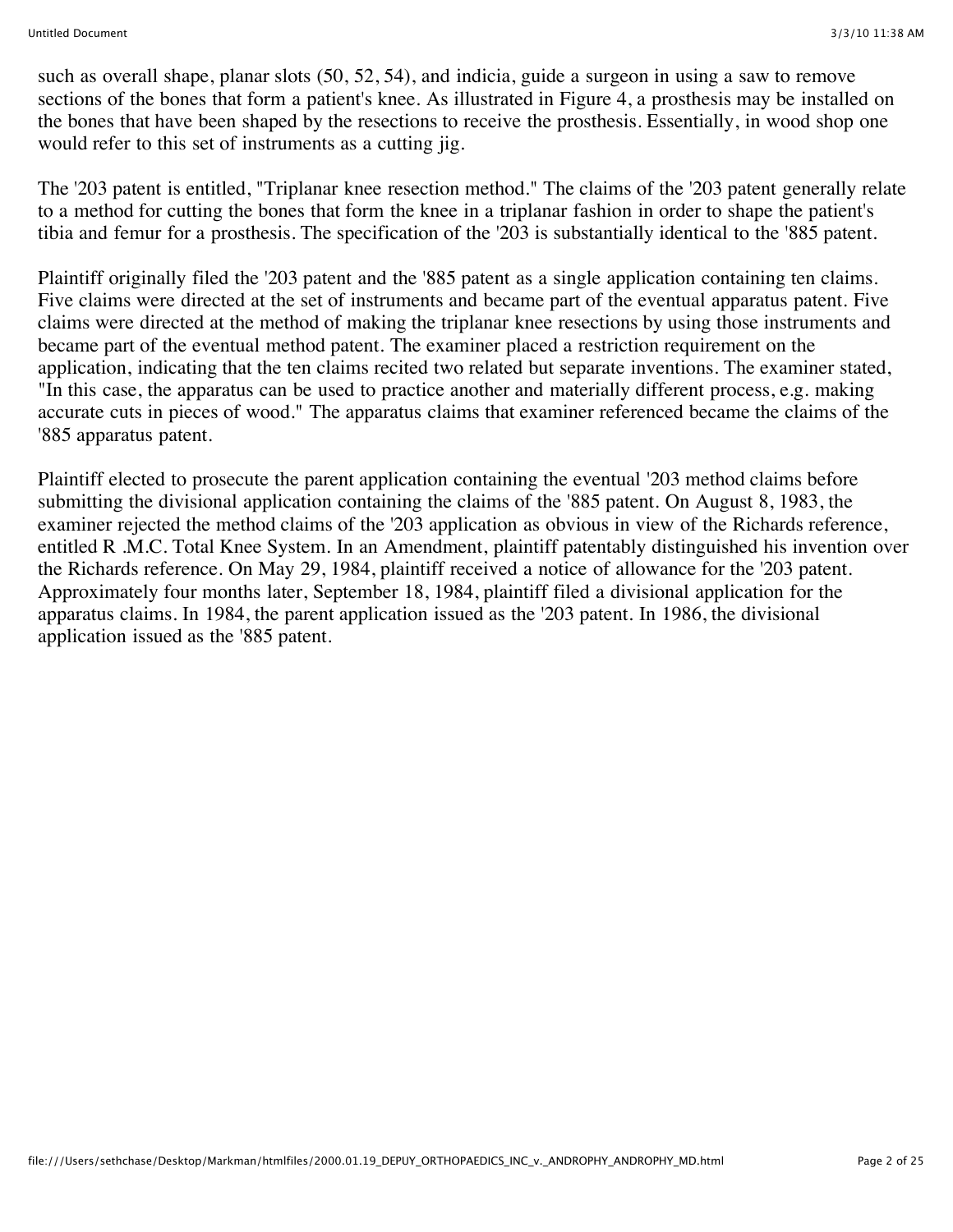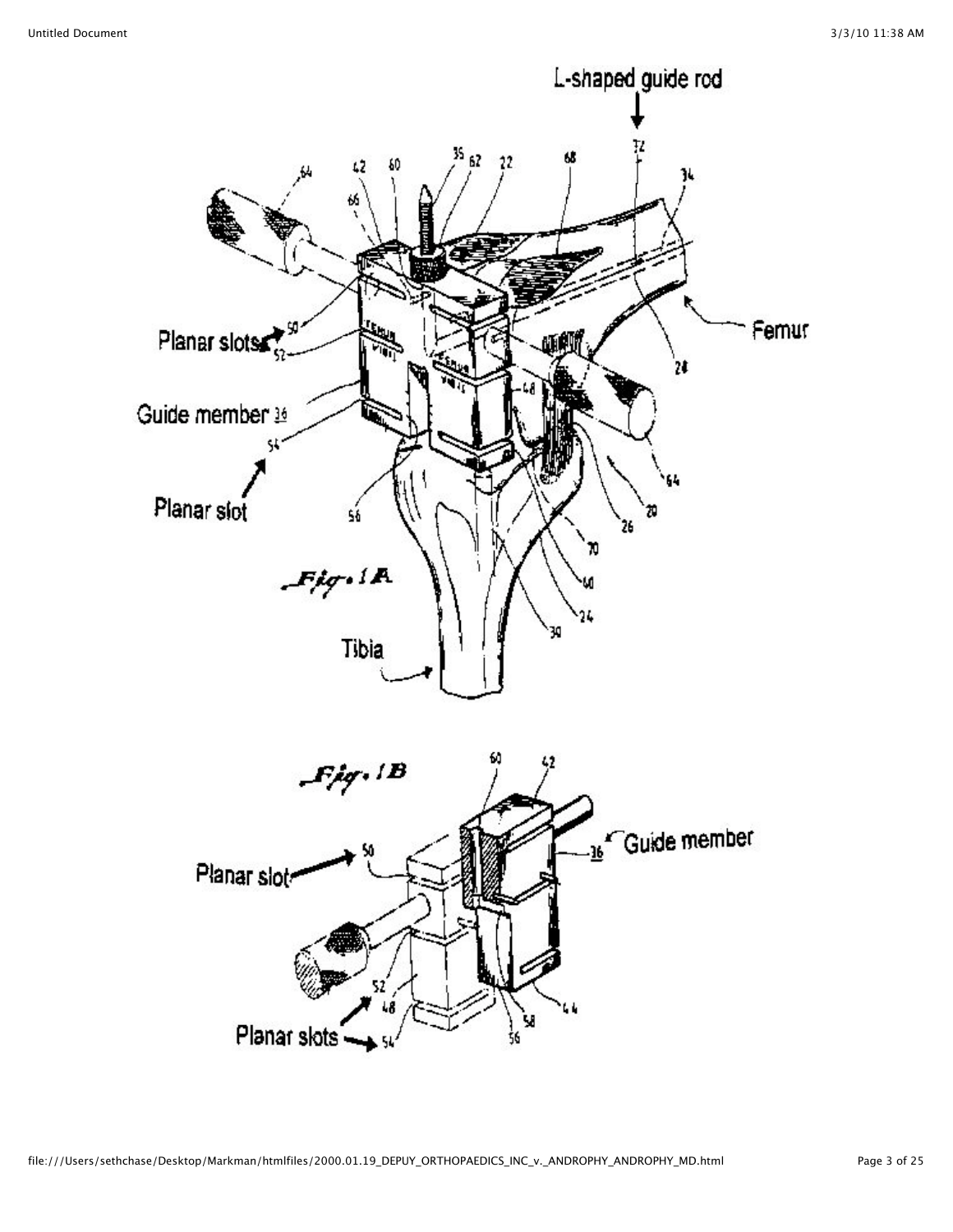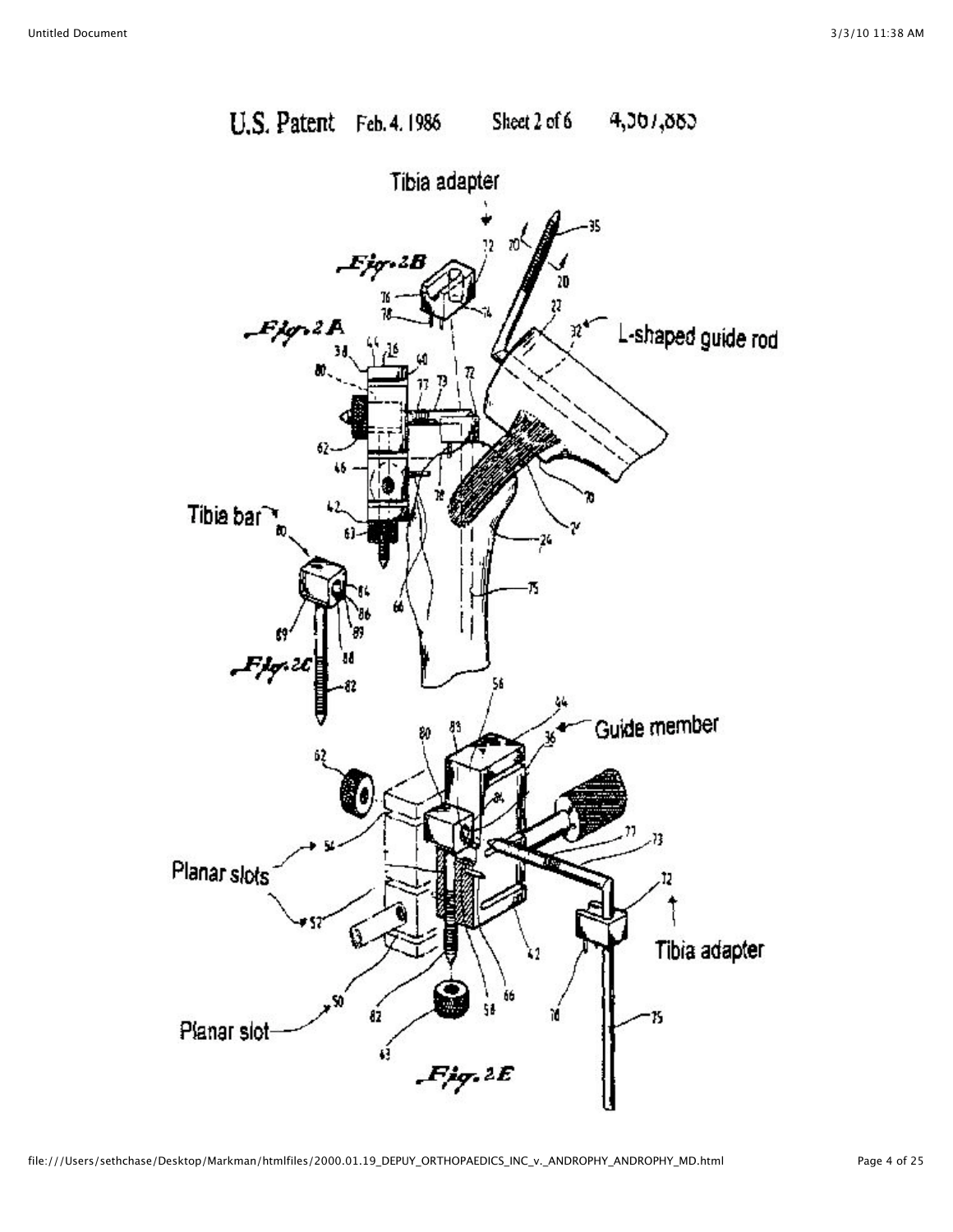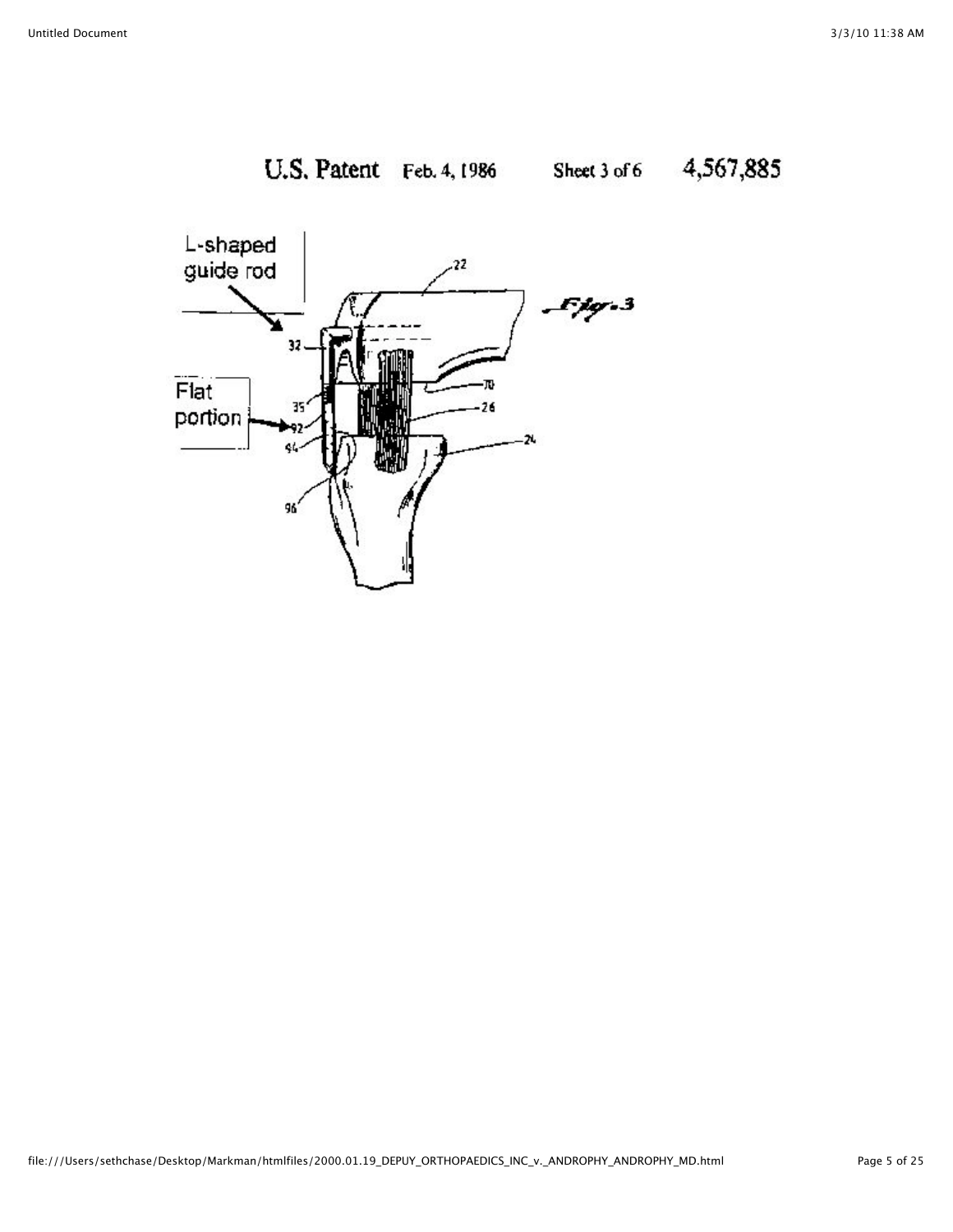

## *Glossary of Medical Terminology*

The court adopts plaintiff's proposed glossary of medical terminology and Figure 4 to help explain or illustrate the patents at issue. Please refer to this glossary, the '885 figures, and Figure 4 as necessary. Figure 1A of the '885 patent illustrates the guide member (36) affixed to an L-shaped guide rod (32) and in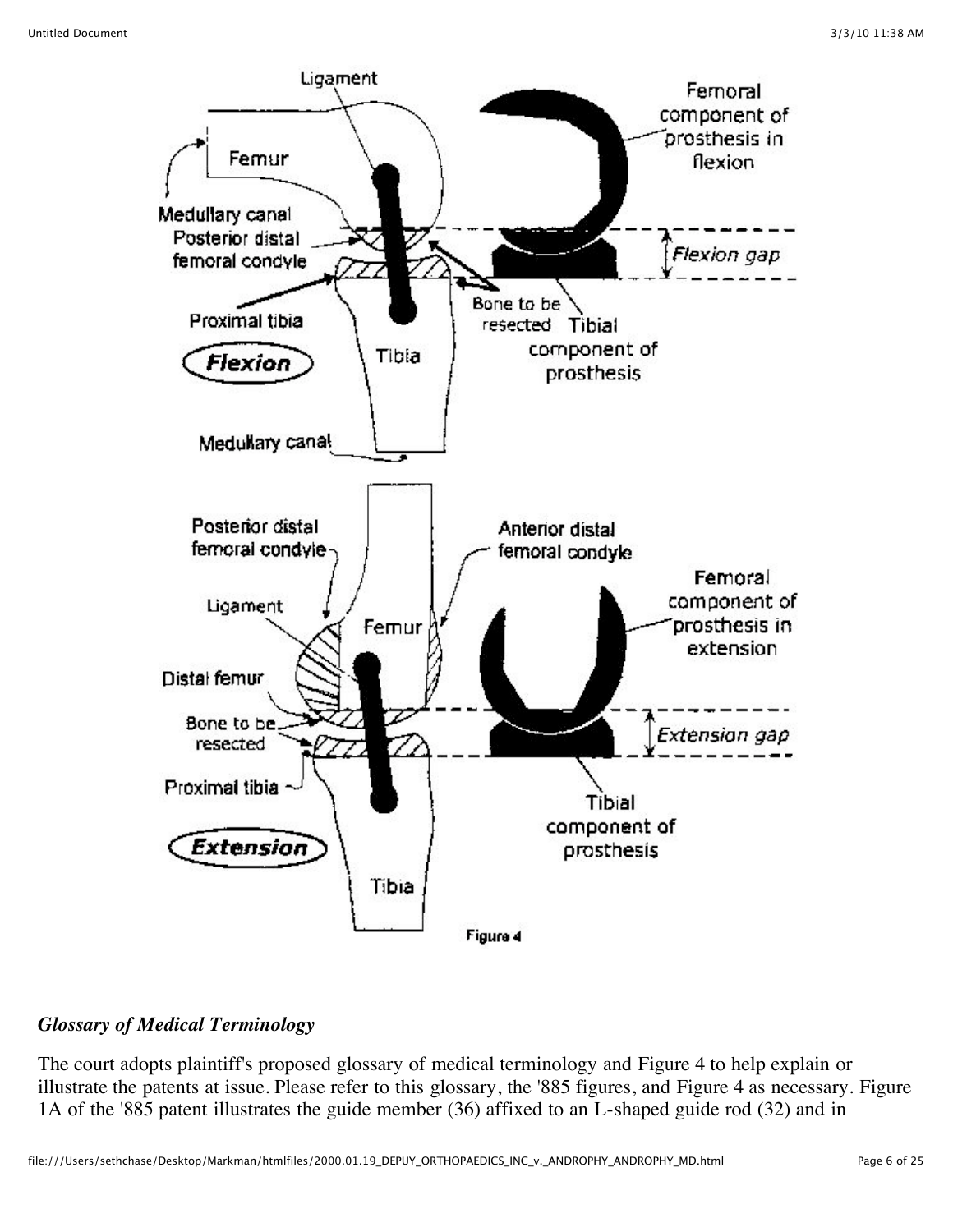position to make the anterior distal femoral condyle resection while the knee is in flexion. Figure 2A of the '885 patent illustrates the guide member (36) affixed to an L-shaped tibia guide rod (73) and in position to make the proximal tibia resection. Figure 3 of the '885 patent illustrates the engraved measurement markings on the flat portion (92) of the L-shaped guide rod (32). Figure 4 illustrates the areas of the bones to be resected in order to shape the bones to receive the prosthesis. Figure 4 also illustrates the flexion gap when the knee is in the flexion position and the extension gap when the knee is in the extension position. Plaintiff's glossary of medical terms:

Source: *Taber's Cyclopedic Medical Dictionary* (15th Ed.1985); except where otherwise stated.

Anterior: Before or in front of.

Condyles: A rounded protuberance at the end of a bone forming an articulation.

Distal: Farthest from the center, from a medial line, or from the trunk. Opposed to proximal.

Extension gap: The distance between the resected surface of the proximal tibia femur and the resected surface of the distal femur when the knee is in extension. ('885 Patent, Col. 7, lines 23-26).

Femur: The thigh bone. It extends from the hip to the knee and is the longest and strongest bone in the skeleton.

Flexion gap: The perpendicular distance between the resected surface of the proximal tibia and the resected surface of the posterior distal femur condyles when the knee is in flexion. ('885 Patent, Col. 7, lines 19-23).

Intramedullary canal: Within the marrow cavity of a bone.

Posterior: 1. Toward the rear or caudal end; opposed to anterior. 2. In man, toward the back; dorsal. 3. Situated behind; coming after.

Prosthesis: Replacement of a missing part by an artificial substitute, such as an artificial extremity.

Proximal: Nearest the point of attachment, center of the body, or point of reference. Opposite of distal.

Resecting: To cut off, or to cut out, a portion of a structure or organ, as to cut off the end of a bone or to remove a segment of the intestine.

Sagittal Plane: A vertical plane through the longitudinal axis of the trunk dividing the body into two sections.

Tibia: The inner and larger bone of the leg between the knee and ankle articulating with the femur above and with the talus below.

Valgus angle: A term denoting position, meaning bent outward or twisted, applied esp. to deformities in which a part is bent outward and away from the midline of the body, as talipes valgus, q.v., or hallux valgus, q.v.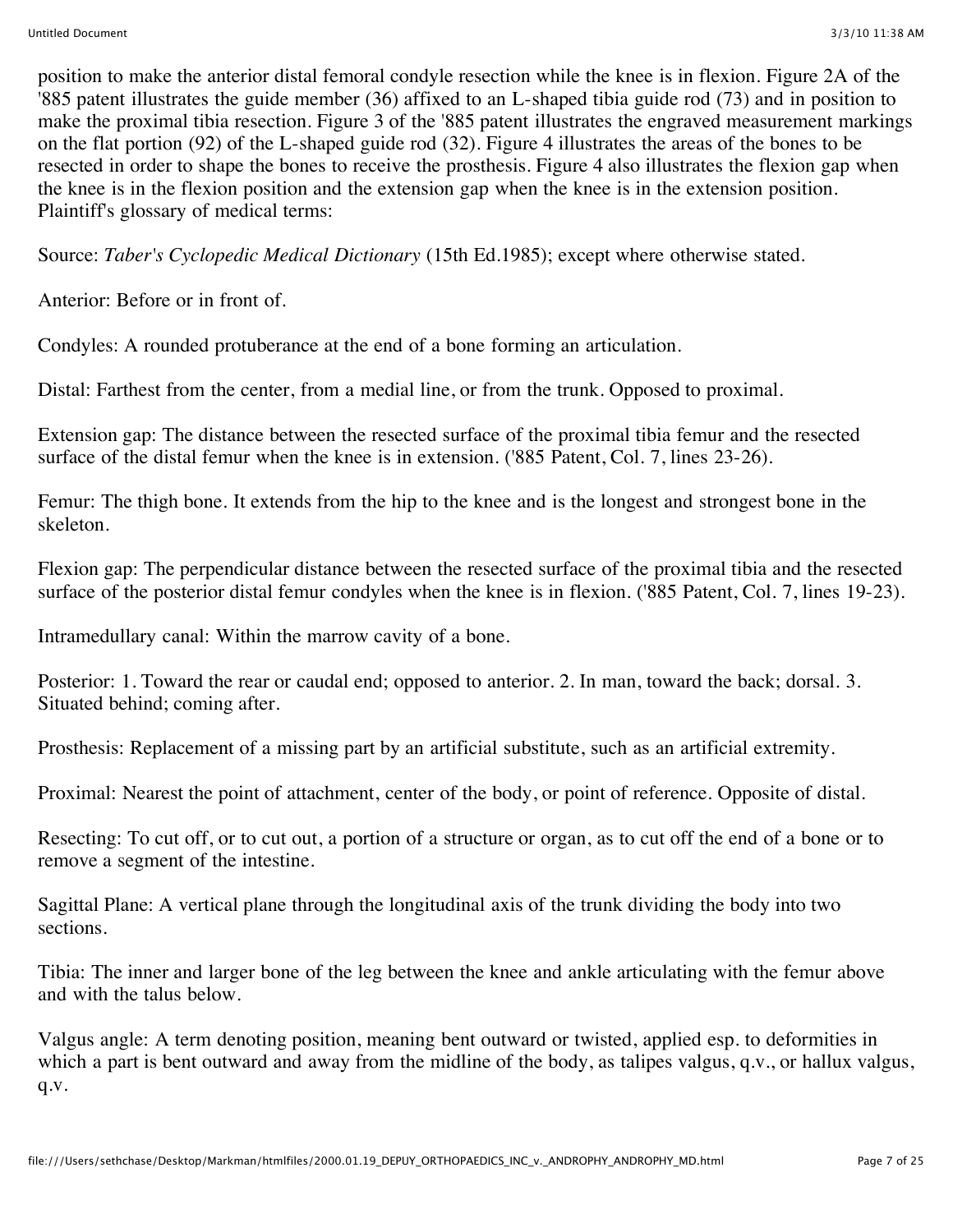#### *The '203 and '805 patent claims.*

The '203 patent method patent contains the following claims:

1. A method for making triplanar bone resections for total knee replacement, including the steps of:

resecting the proximal tibia such that it is perpendicular to an imaginary axis extending through the ankle joint, knee joint, and hip joint;

resecting the anterior and posterior distal femoral condyles such that they are parallel to each other and perpendicular to said axis when the knee is in flexion;

determining the flexion gap;

inserting an L-shaped femur guide rod into the medullary canal of the femur, the femur guide rod having a first portion and a second portion disposed at a right angle with respect to said first portion, the first portion being inserted in said canal;

placing the knee in extension;

partially extending said guide rod relative to said femur such that the outer surface of the second portion abuts the resected proximal tibia;

affixing a guide member having a first planar slot therein onto the second portion of said guide rod such that said slot is disposed perpendicular to the femoral medullary canal and relative to said canal to compensate for the valgus angle and such that said slot is spaced from the outer surface of the second portion a distance equal to the flexion gap;

placing the knee in flexion, while maintaining said guide rod relative to the distal femur;

and

resecting the distal femur in reference to said slot while the knee is in flexion.

2. The method of claim 1, wherein said step of resecting the proximal tibia comprises:

inserting an L-shaped tibia guide rod into the medullary canal of the tibia with the knee in flexion, the tibia guide rod having a first portion and a second portion disposed at a right angle therewith, the first portion being inserted in said canal;

stabilizing the tibia guide rod such that said rod is substantially coplanar with the tibial medullary canal;

affixing said guide member onto the second portion of the tibia guide rod such that said planar slot is disposed perpendicular to the tibial medullary canal; and

resecting the proximal tibia in reference to said slot while the knee is in flexion.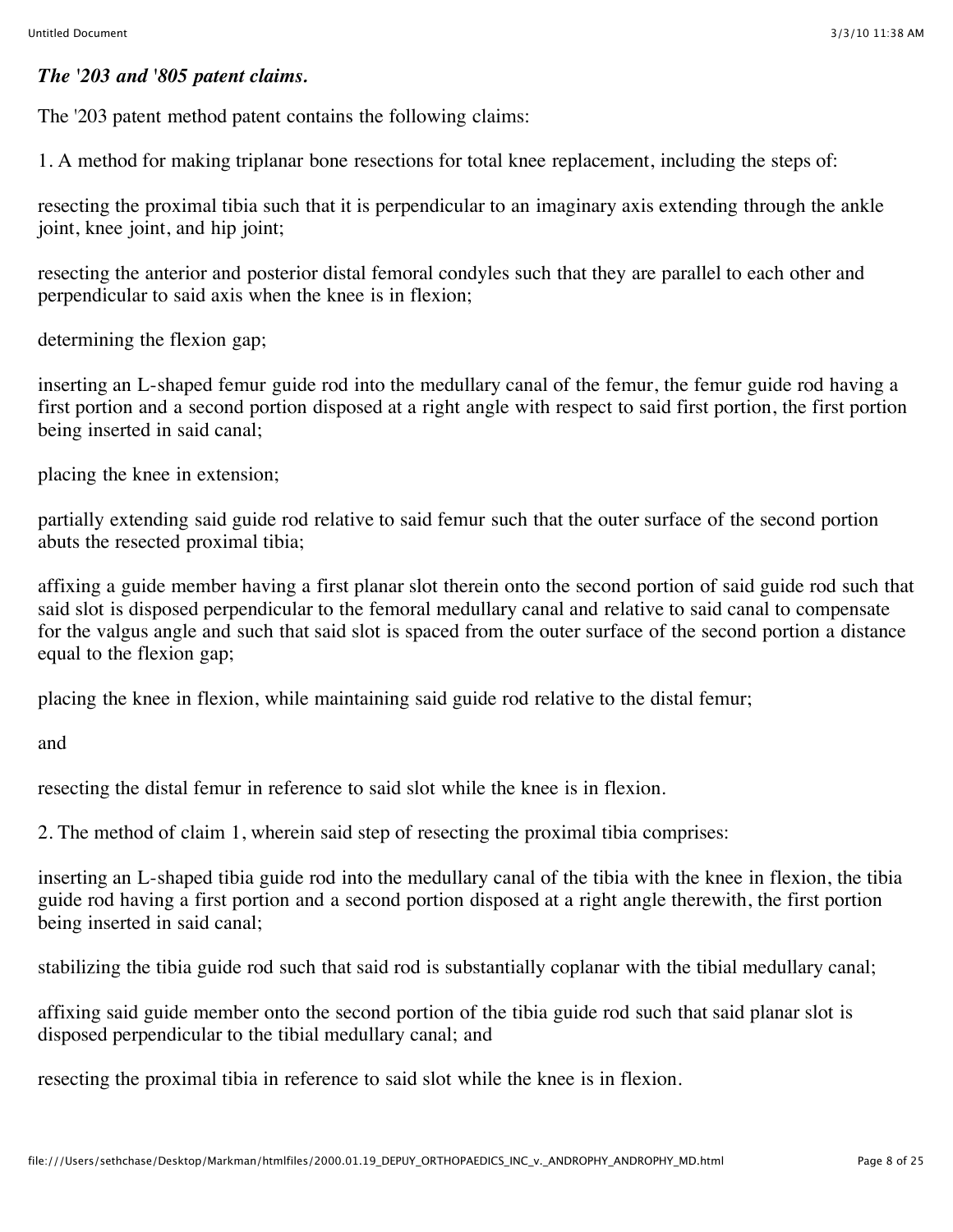3. The method of claims 1 or 2, wherein said guide member includes second and third planar slots therein and wherein said step of resecting the anterior and posterior distal femoral condyles comprises:

affixing said guide member onto the second portion of the femur guide rod such that said second and third slots are disposed parallel to the femoral medullary canal and perpendicular to the tibial medullary canal, said second and third slots being parallel to said first slot; and

resecting the anterior and posterior distal femoral condyles in reference to said second and third slots, respectively.

4. The method of claim 3, wherein said step of resecting the anterior and posterior distal femoral condyles is accomplished prior to said step of resecting the proximal tibia.

5. The method of claim 3, wherein said step of resecting the proximal tibia is accomplished prior to said step of resecting the anterior and posterior distal femoral condyles.

6. The method of claim 1, wherein said step of resecting the distal femur in reference to said slot is accomplished by resecting said distal femur through said slot while the knee is in flexion.

7. The method of claim 1, wherein said L-shaped femur guide rod includes markings on its second portion for determining the flexion gap, and wherein said guide member includes markings corresponding to said markings on said guide rod, and wherein said method further comprises the steps of:

orienting said L-shaped femur guide rod such that said second portion of said guide rod is generally perpendicular to the resected surface of the proximal tibia;

determining the flexion gap in response to said marks on said second portion of said guide rod;

and

positioning said guide member relative to said guide rod in response to said marks on said guide member and said determined flexion gap.

8. The method of claim 1,

wherein said guide member includes an indicator which lies perpendicular to said first planar slot

and

wherein said step of affixing a guide member having a first planar slot therein on a second portion of said guide rod such that said slot is disposed perpendicular to the femoral medullary canal and relative to said canal to compensate for the valgus angle comprises the step of aligning with the axis extending from the guide member through the hip joint.

The '885 apparatus patent contains the following claims:

1. In a system for making triplanar bone resections for total knee replacement, the system including a set of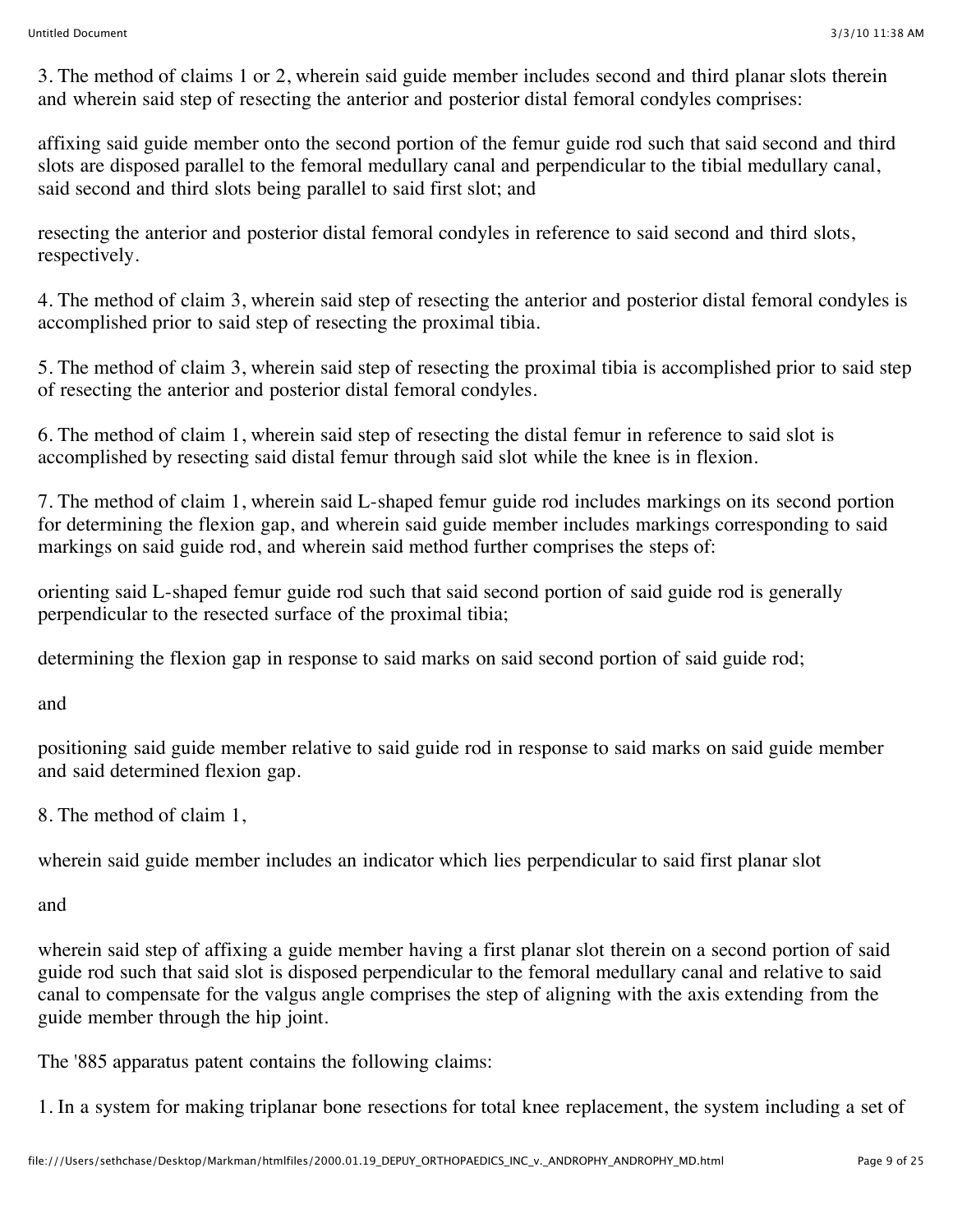instruments for resecting the anterior and posterior femoral condyles, the proximal tibia, and the distal femur, the resections being made to provide equal flexion and extension gaps, the improvement comprising a simplified set of instruments, including:

an L-shaped guide rod having a first elongated portion adapted to be inserted into the medullary canal of the femur and a second portion disposed at a right angle to the first portion; and

a guide member having a planar slot therein, said member being adapted to be mounted on the second portion of said guide rod with said slot being parallel to the second portion and disposed relative to the first portion at a minor angle equal to 90 degree(s) minus the valgus angle.

2. The system of claim 1, further including:

a femur bar having a key lock and being adapted to be inserted into the guide member and being adapted to be mounted on the second portion of said guide rod, and wherein the second portion of said guide rod has a key seat, the key seat being adapted to cooperate with the key lock of the femur bar to compensate for the valgus angle, such that said planar slot in the guide member is disposed relative to the first portion of said guide rod at said minor angle.

3. The system of claims 1 or 2, wherein the guide member is adapted to be mounted on the second portion of the guide rod and is adapted to cooperate with said guide rod such that said planar slot is perpendicular to said second portion and perpendicular to the sagittal plane extending through the femoral medullary canal.

4. The system of claims 1 or 2, wherein the first portion of said guide rod is adapted to be inserted into the medullary canal of the tibia, and further including:

a tibia adapter adapted to be mounted on the first portion and adapted to stabilize said guide rod such that the second portion thereof is coplanar with the sagittal plane extending through the tibial medullary canal; and

a tibia bar adapted to be inserted into the guide member and adapted to be mounted on the second portion of said guide rod such that the planar slot of the guide member is disposed perpendicular to the first portion of said guide rod.

5. The system of claim 4, wherein the tibia bar has a key lock adapted to cooperate with the key seat of the second portion of said guide rod to position the tibia bar and the guide member inserted thereon such that said planar slot is disposed perpendicular to the first portion of said guide rod.

## *Discussion*

# **A.** *Basic Principles of Claim Construction.*

To construe the claims, the court first examines intrinsic evidence. Vitronics Corp. v. Conceptronic, Inc., 90 F.3d 1576, 1582 (Fed.Cir.1996). The intrinsic evidence consists of the patent claims, the specification, and, if in evidence, the prosecution history. *Id.* Claims are construed from the vantage point of a person of ordinary skill in the art at the time the application is filed. *Id.* at 986. Where the specification does not use a term in a special or unique way, the ordinary meaning of the term to one skilled in the art controls. Ekchian v. Home Depot, Inc. 104 F.3d 1299, 1303 (Fed.Cir.1997). If an apparatus claim recites a general structure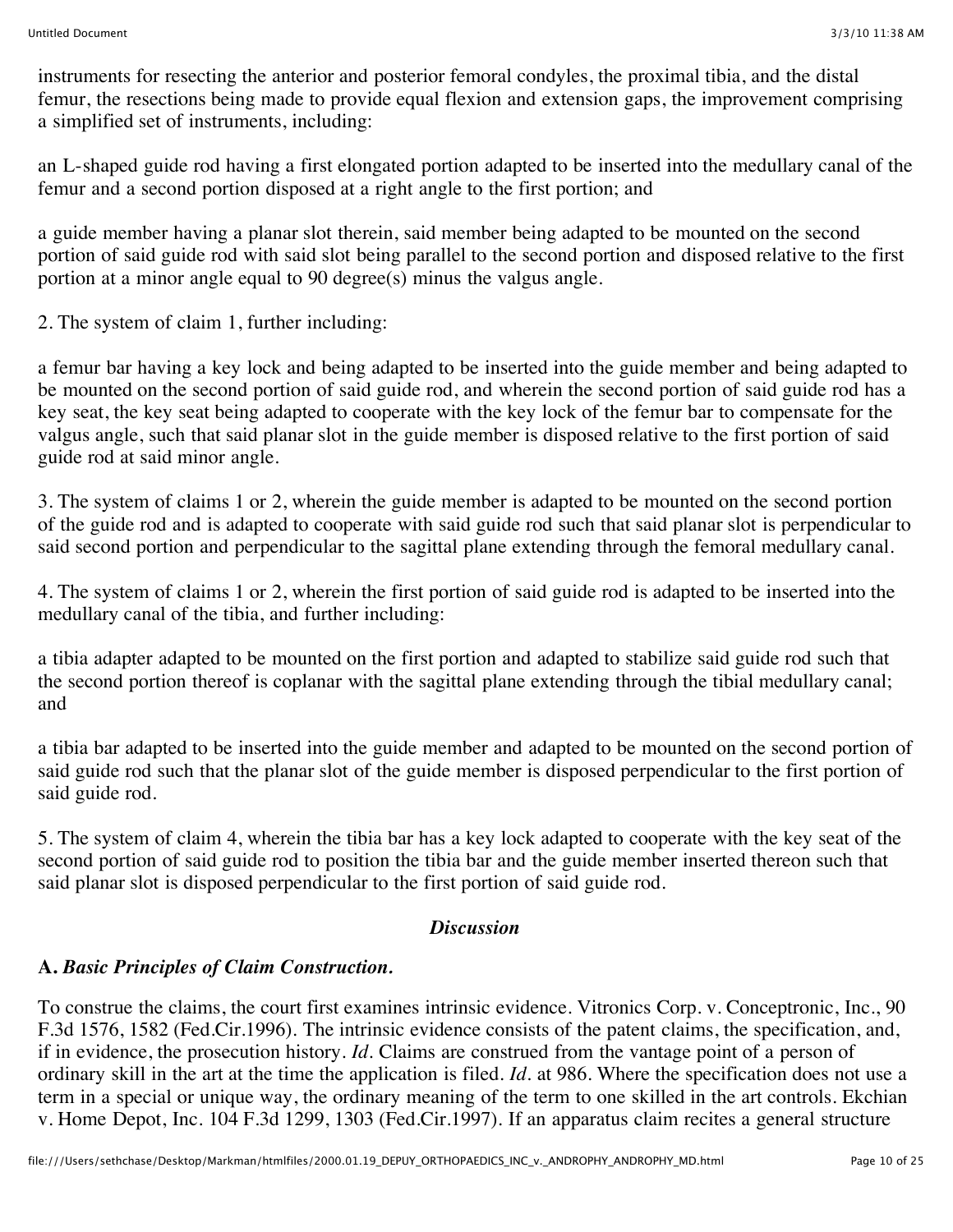(e.g., a noun) without limiting that structure to a specific subset of structures (e.g., with an adjective), the court generally construes the claim to cover all known types of that structure that are supported by the patent disclosure. Renishaw PLC v. Marposs Societa' per Azioni, 158 F.3d 1243, 1249-50 (Fed.Cir.1998).

Claim construction begins with the language of the claim itself. North American Vaccine, Inc. v. American Cyanamid Co., 7 F.3d 1571, 1575 (Fed.Cir.1993). Terms used in the claims are read in light of the specification, which may act as a sort of dictionary providing clues to how specific terms are used. Markman, 52 F.3d at 979-980. The prosecution history similarly may present the patentee's understanding of specific claims as well as limit the meaning of the claims' terms to exclude any interpretation that was disavowed by the inventor in his or her effort to obtain the patent. Id. at 980. Claims are to be interpreted in light of the specification and with a view to ascertaining the invention, but it does not follow that limitations from the specification may be read into the claims. Comark Communications, Inc. v. Harris Corp., 156 F.3d 1182, 1186 (Fed.Cir.1998). In construing a claim, a court does not impart additional limitations into a claim from reviewing the specification. Ethicon Endo-Surgery Inc. v. U.S. Surgical Corp ., 93 F.3d 1572, 1578. (Fed.Cir.1996). Rather, the court looks to the specification to aid the court in interpreting the meaning of a term already in a claim. *Id.*

A construing court does not accord the specification, prosecution history, and other relevant evidence the same weight as the claims themselves, but consults these sources to give the necessary context to the claim language. Eastman Kodak Co.,v. Goodyear Tire & Rubber Co., 114 F.3d 1547, 1552 (Fed.Cir.1997). When two or more equally plausible definitions exist for a disputed term in a patent claim, then the court should adopt the narrower interpretation because the claim provides objective and reasonable notice to the public of the exclusionary rights granted to patentee. Athletic Alternatives, Inc. v. Prince Manufacturing, Inc., 73 F.3d 1573, 1579 (Fed.Cir.1999). The court consults extrinsic evidence to ensure that the claim construction being considered by the court "is not inconsistent with clearly expressed, plainly apposite, and widely held understandings in the pertinent technical field." Pitney Bowes, Inc. v. Hewlett-Packard Co., 182 F.3d 1298, 1309 (Fed.Cir.1999). Extrinsic evidence is external to the patent and file history, such as expert testimony, inventor testimony, dictionaries, technical treatises, articles, and prior art not cited. Vitronics, 90 F.3d at 1584. Therefore, if the intrinsic evidence alone resolves any ambiguity, then it is improper to rely on extrinsic evidence. Id. at 1583.

## **B.** *Claim Construction of the '885 patent and* '203 patent *claims.*

The parties agreed at the Markman hearing that a dispute exists about the limitations attached to five terms/phrases used in the claims. Nevertheless, plaintiff's and defendants' briefs raise a total of seven issues which the court addresses:

1) The extent the court delineates structure associated with a disputed term in a claim;

2) the extent this court imparts limitations from the file history of the '203 method patent into the '885 apparatus claims;

the proper construction of the following disputed terms/phrases: 3) "L-shaped guide rod," 4) "planar slot," 5) "simplified set of instruments," 6) "equal flexion and extension gaps," and

7) the required order of performance for the steps recited in the '203 method claims.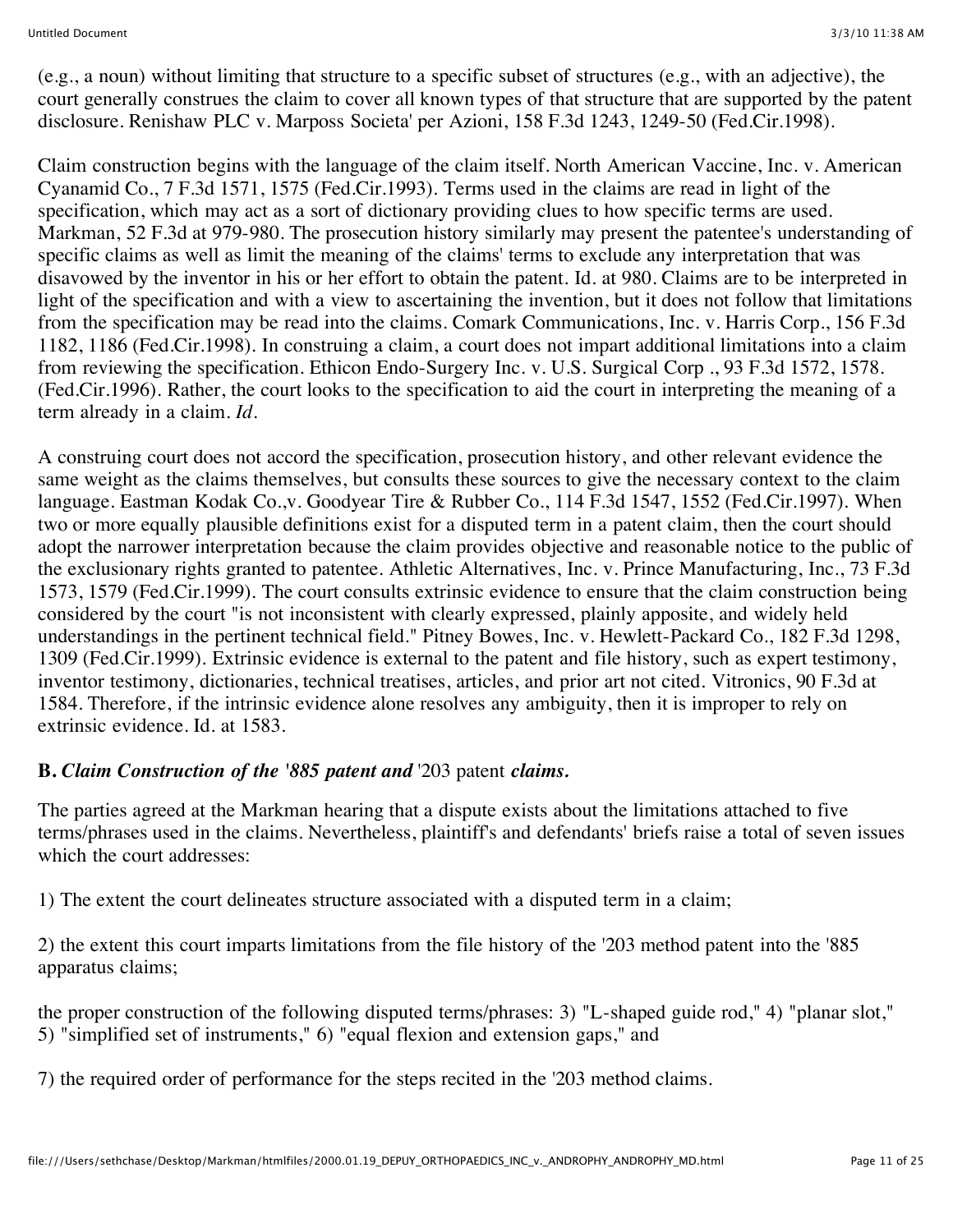#### **1. When Construing a Claim Not Written in a Means Plus Function Manner, the Court Must Delineate the Structure Associated With a Term Used in the Claim.**

Plaintiff asserts that as a matter of law defendants improperly request the court to construe the claims and decree the structures associated with each element because the claims at issue are not written as means plus function claims.

The court agrees with plaintiff's assertion that the '203 and '885 claims at issue are not written in a means plus function manner. Therefore, the scope of a term in the '203 and '885 claims will not be limited solely to the structure(s) FN1 described in the specification associated with that term. See, *Al-* site Corp. v. VSI International Inc., 174 F.3d 1308, 1318-19 (Fed.Cir.1999). However, in construing an apparatus claim the court must delineate the meaning and structure associated with the term in the claim being construed. Markman, 52 F.3d at 979. A distinction exists between the scope of the structures construed from a means plus function claim term and the scope of structures construed from a literal term used in the claim. The distinction lies in the scope of reasonable structures that an ordinary person skilled in the art would place upon the term used in the claim rather than limiting the scope of the structures solely to those structures and their equivalents disclosed in the specification. See Markman, 52 F.3d at 986. (The focus in construing a disputed term in the claim language \* \* \* focus[es] on the objective test of what one of ordinary skill in the art at the time of the invention would have understood the term to mean.) Therefore, the court construes the disputed claim terms and delineates the structures within the scope of those terms as defendants request.

FN1. Under 35 U.S.C. s. 112 paragraph 6, the scope of the structures would be the literal structures described in the specification and the equivalents of those described structures.

### **2. On a Divisional Application, the Court May Consider the Statements Made in Prosecution the History of** the '203 Patent **in Construing the Meaning of the Terms used in Claims of Both the '203 and '885 Patents.**

Plaintiff asserts two arguments.

1) Plaintiff states that the Manual of Patent Examining Procedure section 802.01 dictates that the '203 method patent and the '885 apparatus patent are separate and distinct inventions. Plaintiff concludes that the statements made to the examiner in the prosecution of the '203 method patent to overcome the prior art may not be used to limit the type of structures that may fall within the scope of the claims in the '885 apparatus patent.

2) Alternatively, plaintiff argues if the court considers the '203 prosecution history in construing the '885 claims, then plaintiff's remarks made in the amendment associated with the '203 patent discussed only the techniques used or method differences but not the structural differences between his invention and the reference art.

First, plaintiff relies on *Al-* site Corp. v. VSI International Inc., 174 F.3d 1308 (Fed.Cir.1999), to argue that the prosecution history of a related patent does not limit the claims of another related patent. However, *Al-Site* is not applicable to the present case. In *Al-Site,* during an amendment specific limitations, i.e. actual additional words, were written into a claim of the earlier patent to make that invention patentable over the prior art. Id. at 1322. The related patents had different limitations-- different words-- written in their claims that made these related inventions patentable over the prior art. *Id.* The court concluded that the specific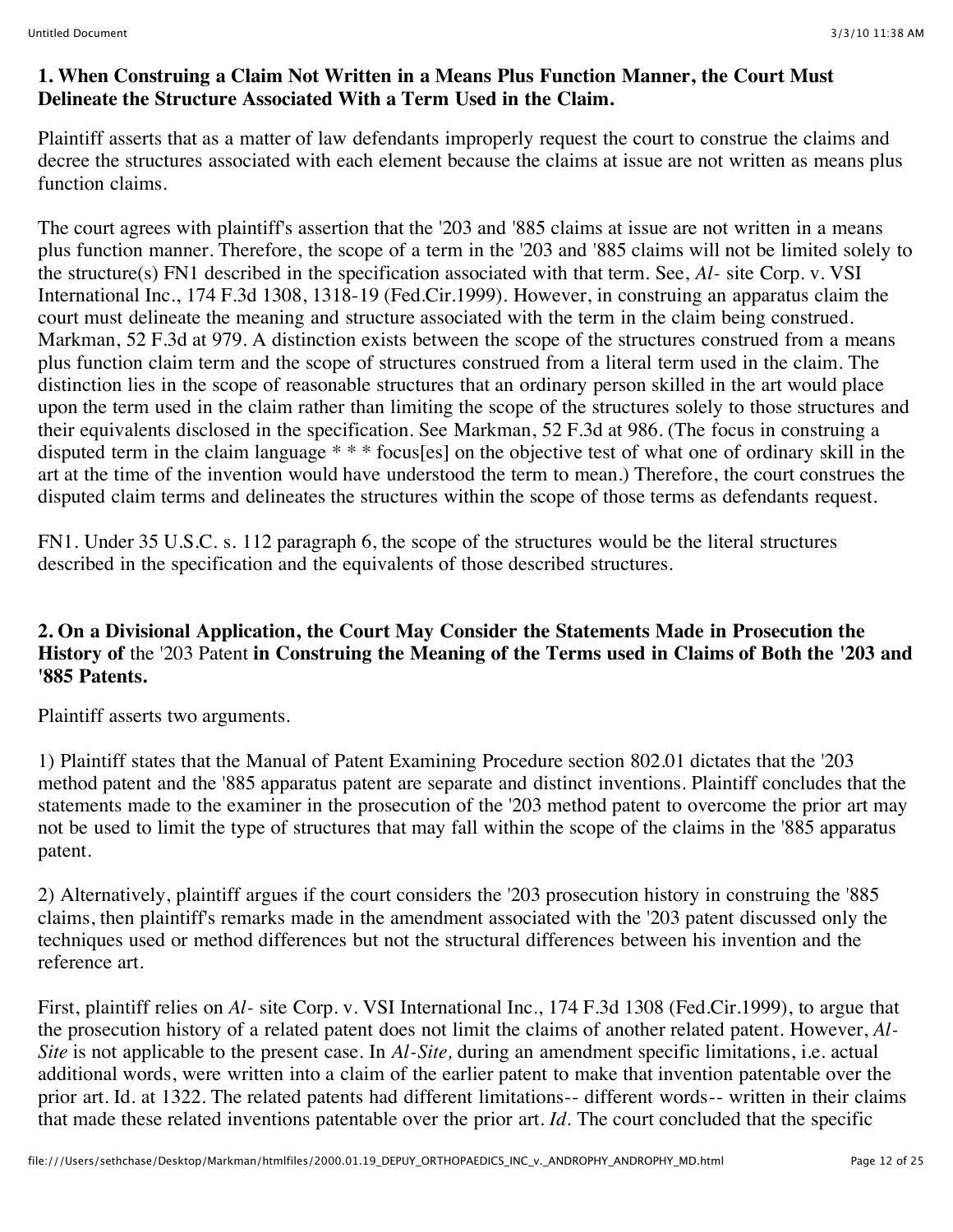limitations (terms) added to gain allowance of the earlier patent did not expressly appear in the claims of the related patent. *Id.* Therefore, the court did not read the limitations from the prosecution history of the earlier patent into the claims of the later issued patents, when those terms did not expressly appear in the claims of those later issued patents. *Id.*

What controls the issue in the instant case is: 1) the fact that the '885 patent claims the benefit of the earlier file date of the '203 patent; and 2) that the '203 method patent and the '885 apparatus patent use the same common terms in the claims.

In accordance with 35 U.S.C. 121, plaintiff obtained the earlier filing date of the '203 patent for the '885 patent by filing the apparatus claims of the '885 patent as a divisional application. "This is a division of my co-pending application Ser. No. 317,875 filed Nov. 3, 1981, now U.S. Pat. No. 4,487,203." ('885 patent, Col. 1, Lines 3-6.) The requirement for a divisional application is:

If two or more independent and distinct inventions are claimed in one application, the Commissioner may require the application to be restricted to one of the inventions. If the other invention is made the subject of a divisional application which complies with the requirements of section 120 of this title it shall be entitled to the benefit of the filing date of the original application. (35 U.S.C. s. 121 Divisional Applications).

Accordingly, section 201.04 of the Manual of Patent Examining Procedure clearly mandates that all patents from a divisional application spring from a parent application if the later application claims the benefit of the parent application's earlier filing date.

The term "parent" is applied to an earlier application of an inventor disclosing a given invention. Such invention may or may not be claimed in the first application. Benefit of the filing date of the co-pending parent application may be claimed under 35 U.S.C. 120. (Manual of Patent Examining Procedure section 201.04.)

The Federal Circuit holds that the prosecution history of a parent application may limit the scope of a later application using the same claim term. Augustine Medical Inc. v. Gaymar Industries, Inc., 181 F.3d 1291, 1300 (Fed.Cir.1999). This court agrees with plaintiff's assertion that the '885 divisional patent is a distinct and independent patent. However, plaintiff chose to receive the benefit of the earlier filing date of the '203 application. Thus, when plaintiff uses a claimed element to distinguish over the prior art and that claim term is common to the claims of both patents, the prosecution history may disavow structures in the scope of the claims in both patents. See, Jonsson v. The Stanley Works, 903 F .2d 812, 818 (Fed.Cir.1990).

A purpose of the patent and its prosecution history is to give the public objective and reasonable notice of the exclusion rights granted to the patentee. The '885 patent as a divisional patent of the '203 patent contains a virtually identical disclosure, numerous identical claim terms, and directs the public specifically to the '203 patent as the parent application of the '885 patent. Yet, plaintiff asserts that the comments made regarding those terms common between both patents during the prosecution of the '203 patent should have no bearing on the public's interpretation of those identical terms used in the '885 patent. This court disagrees.

Loral Fairchild Corp. v. Sony Corp., 50 U.S.P.Q.2d 1865 (Fed.Cir.1999), is analogous to the instant case. In *Loral,* the district court found support for construing plaintiff's terms used in the claims of plaintiff's method patent by examining the prosecution history of plaintiff's contemporaneous prosecution of a divisional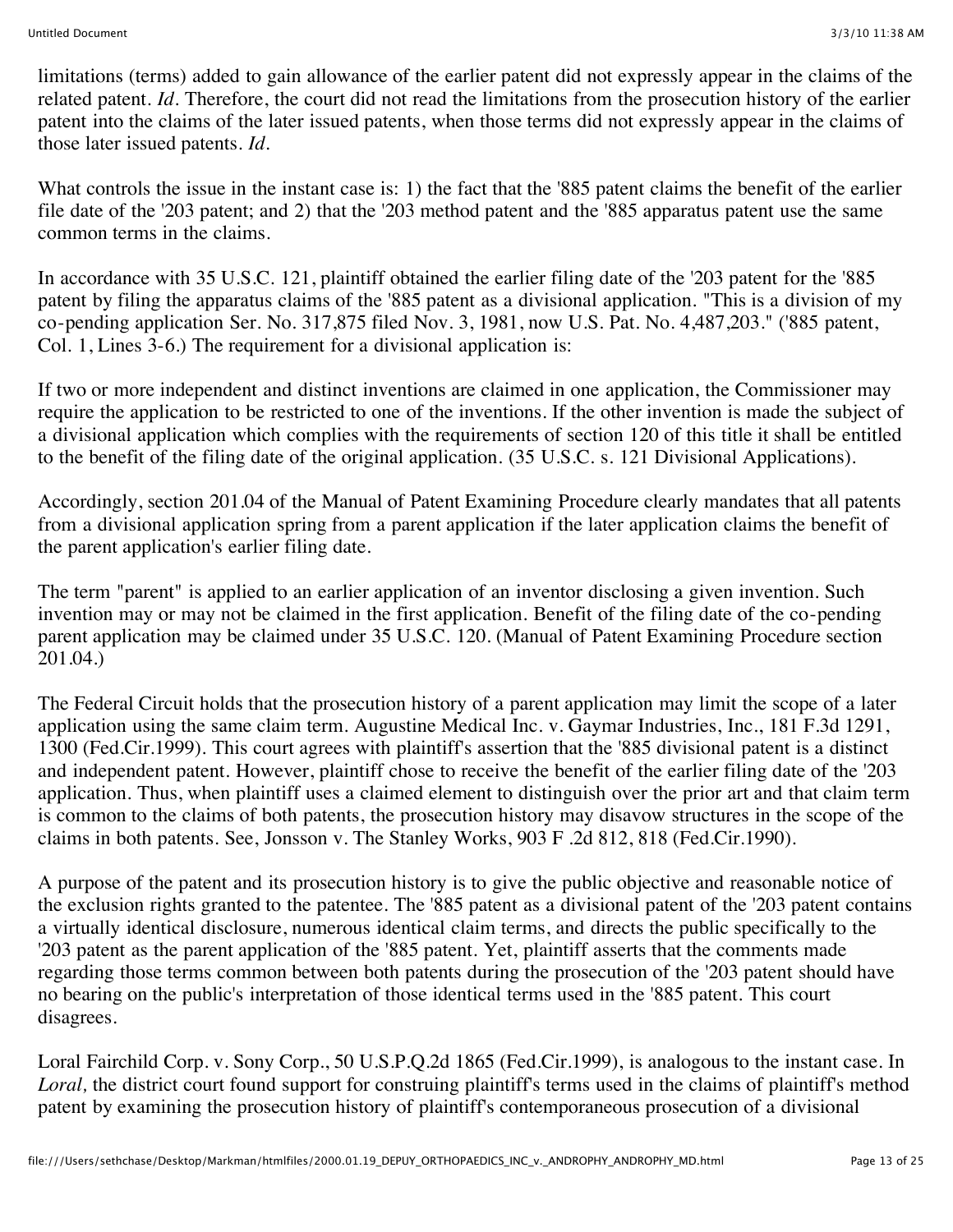application directed to the apparatus. See *Id.* at 1873. In the instant case, this court similarly finds that the common terms used in plaintiff's prosecution of the '203 patent are relevant to interpreting those same terms used in the '885 claims.

2) Second, plaintiff asserts that if the court considers the '203 prosecution history in construing the '885 claims, then plaintiff's amendment made during the '203 prosecution discussed only the techniques used or method differences, but not the structural differences between his invention and the reference art.

The court accepts plaintiff's argument to the following extent. In rejecting the '203 patent application, the examiner considered as limitations "inserting the L-shaped guide rod," "affixing the guide member having a slot," "resecting the distal femur," and "the sequential procedure of placing the knee in the flexion and extension position." Thus, on each common term the court evaluates whether plaintiff, when using that term, patentably distinguished over the prior art by purely the intangible method of employing the term or the tangible structural differences in the prior art and his invention. In other words, the court reviews the prosecution history to determine the extent, if any, that plaintiff disavowed structures in patentably distinguishing over the prior art by using an express term found in the '885 patent claims.

#### **3. The Proper Construction of the Term of an "L-Shaped Guide Rod" as Used in the Claims of Both the '203 and '885 Patent.**

## *The Parties' Proposed Claim Construction of an L-Shaped Rod.*FN2

FN2. Neither party argues that a substantial difference exists between the term an "L-shaped guide rod" used in the '885 patent and the terms an "L-shaped *femur* guide rod" and an "L-shaped *tibia* guide rod" used in the '203 patent. In addition, the specification states that the L-shaped *tibia* guide rod and the L-shaped *femur* guide rod are identical. ('203 patent, Col. 2, Lines 17-19). Thus, the discussions and arguments concerning the L-shaped rod applies to all three structures.

Defendants assert that a proper construction of the term an "L-shaped guide rod" would be "a slender, integral, round bar with two straight portions joined at 90 degrees to each other in the shape of an 'L'." Defendants emphasize that the rod is made entirely out of one piece.

Plaintiff argues that the term "an L-shaped rod" should be construed to mean the following. "A two portion structure. The first portion is generally the longer portion of the guide rod and is adapted to be inserted into the medullary canal. The second portion is generally the shorter portion of the guide rod and is at approximately right angles to the first portion." Thus, plaintiff emphasizes that one leg of the "L" could be formed by attaching a separate part to the straight rod. Additionally, plaintiff argues that defining the "Lshaped rod" by using the term a "bar" contradicts the patent's claims and specification because a "rod" defines one type of structure found in plaintiff's claims and a "bar" describes another type of structure found in plaintiff's claims. Furthermore, plaintiff argues that limitations not expressly appearing in a claim should not be read into plaintiff's claims.

In support of defendants' construction of an L-shaped rod, defendants submit that the ordinary meaning of the term "rod" is "A slender, straight, round stick or metal bar." Oxford American Dictionary, 786 (1980). However, extrinsic evidence such as a dictionary may not contradict the meaning of a term used in a claim. Multiform Dessicants, Inc. v. Medzam, Ltd., 133 F.3d 1473, 1478 (Fed.Cir.1998). In the '885 patent claims, an L-shaped rod, a tibia bar, and a femur bar are three distinct structures found within the claims. (See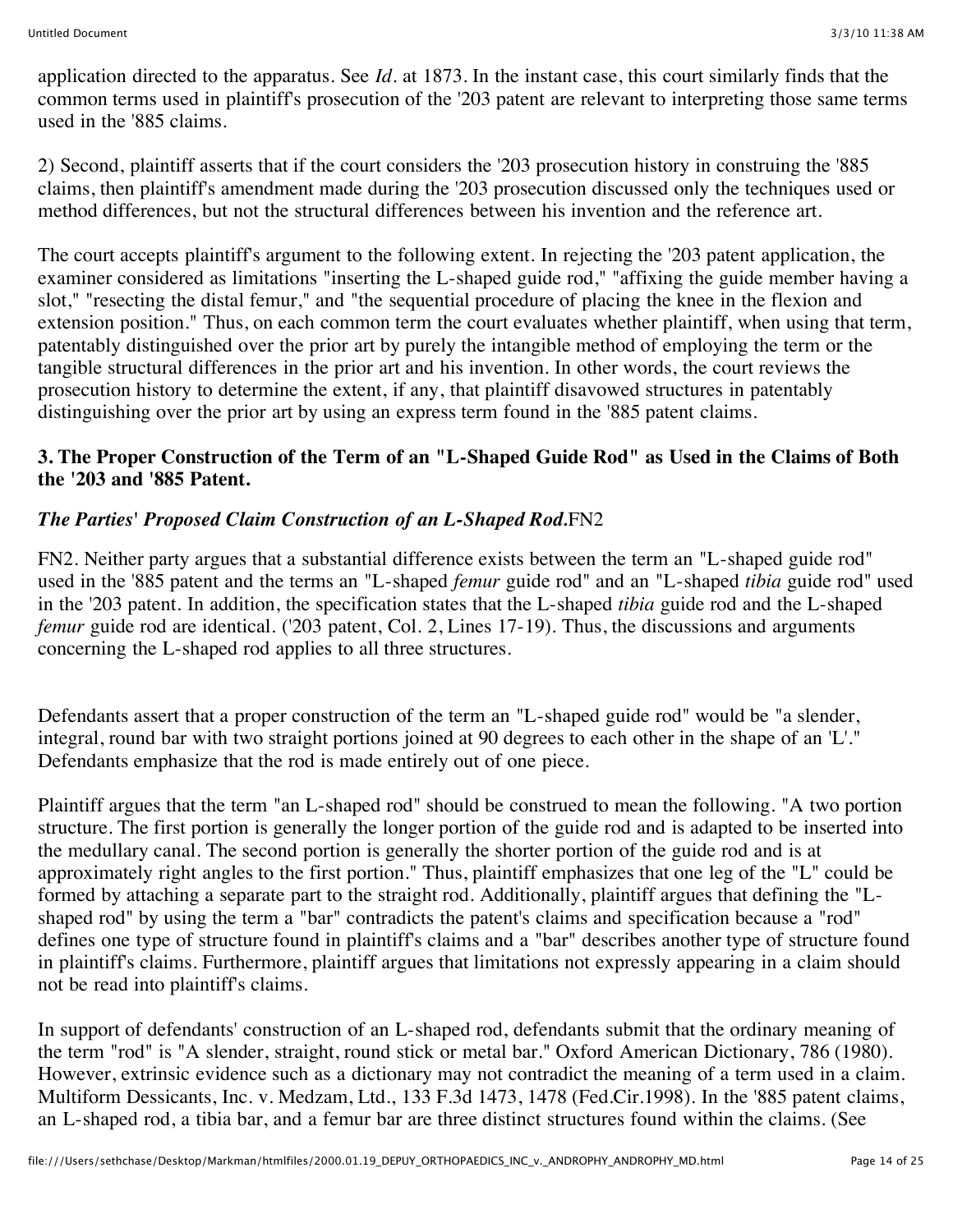claims 1, 2, and 4). Moreover, the court finds that the term "rod" is common word possessing a customary meaning. "Words in a claim are generally given their ordinary and customary meaning." Vitronics, 90 F.3d at 1582. Therefore, the court finds that defining the L-shaped rod by using the term "bar" would be inappropriate.

Next, plaintiff argues that limitations not appearing in a claim should not be read into a claim. See, Comark Communications, Inc. v. Harris Corp., 156 F.3d 1182, 1186 (Fed.Cir.1998). (Claims are to be interpreted in light of the specification and with a view to ascertaining the invention; however, it does not follow that limitations from the specification may be read into the claims). Plaintiff submits that the limitation of "one integral piece" modifying the term of "an L-shaped rod" does not expressly appear in the prosecution history, the written disclosure, or in the claim language. Thus, plaintiff asserts that the intrinsic evidence imposes no limit on the number of pieces that can be fastened or joined together to make up the claim element of "an L-shaped guide rod." Similarly, plaintiff asserts that the express words of "straight, slender, or round" do not appear anywhere in the claims or in the written disclosure.

Defendants counter by submitting that figures 1a, 2a, 2e, 3, 6, and 7b of the patents do illustrate an L-shaped guide rod bearing all four of those characteristics. The drawings along with the written disclosure and original claims constitute the specification. Vitronics, 90 F.3d at 1584. Therefore, the structures described in the specification including the drawings guides a court in construing the literal scope of the terms used in the claims, but do not restrict the scope to solely those structures. "In construing a claim, a court does not impart additional limitations into a claim from reviewing the specification; rather, the court looks to the specification to aid the court in interpreting the meaning of a term already in a claim." Ethicon Endo Surgery Inc. v. U.S. Surgical Corp., 93 F.3d 1572, 1578 (Fed.Cir.1996). Thus, this Court must examine the claim language in light of the specification to determine the literal scope of the disputed term.

#### *The Language of the Patents' Claims Concerning an L-shaped Guide Rod.*

The term, an L-shaped guide rod, appears in claims 1 through 5 of the '885 patent and claims 1, 2, 3, 7, and 8 of the '203 patent. Claim 1 of the '203 patent typifies the term's use in the claims. Claim 1 recites: "Inserting an *L-shaped femur guide rod* into the medullary canal of the femur, the *femur guide rod having a first portion and second portion disposed at right angles with respect to the first portion.*" (Emphasis added.). Claim 1 of the '885 patent uses the term, an L-shaped guide rod, in a similar manner. Claim 1 recites: " *An L-shaped guide rod* having a first elongated portion adapted *to be inserted* into the medullary canal of the femur and a second portion disposed at a right angle to the first portion." (Emphasis added.) Literally, claim 1 recites "An L-shaped  $***$  rod  $***$  to be inserted," which implies that the rod is a single piece with two portions when inserted rather than a multiple piece rod that forms the 'L' shape when the guide member attaches. When two equally plausible interpretations exist of disputed term in a claim, then the court should adopt the narrower interpretation. Athletic Alternatives, 73 F.3d at 1579.

Claim 2 of the '885 patent uses the term an "L-shaped guide rod" in this context. "A femur *bar* \* \* \* being adapted to being *mounted on* the second portion of the *guide rod.* Claim 2 supports plaintiff's argument that the patent considers a "bar" a distinct structure from a "rod."

#### *The Specification's Use of an L-shaped Guide Rod.*

The specification discloses that "the guide rod has a 90 degree angle bend and is adapted to be inserted into the femur for use in aligning the guide member." ('203 patent, Col. 2, Lines 5-11.) A second identical guide rod is provided along with a tibia adapter and a tibia bar for use with a guide member." ('203 patent, Col. 2,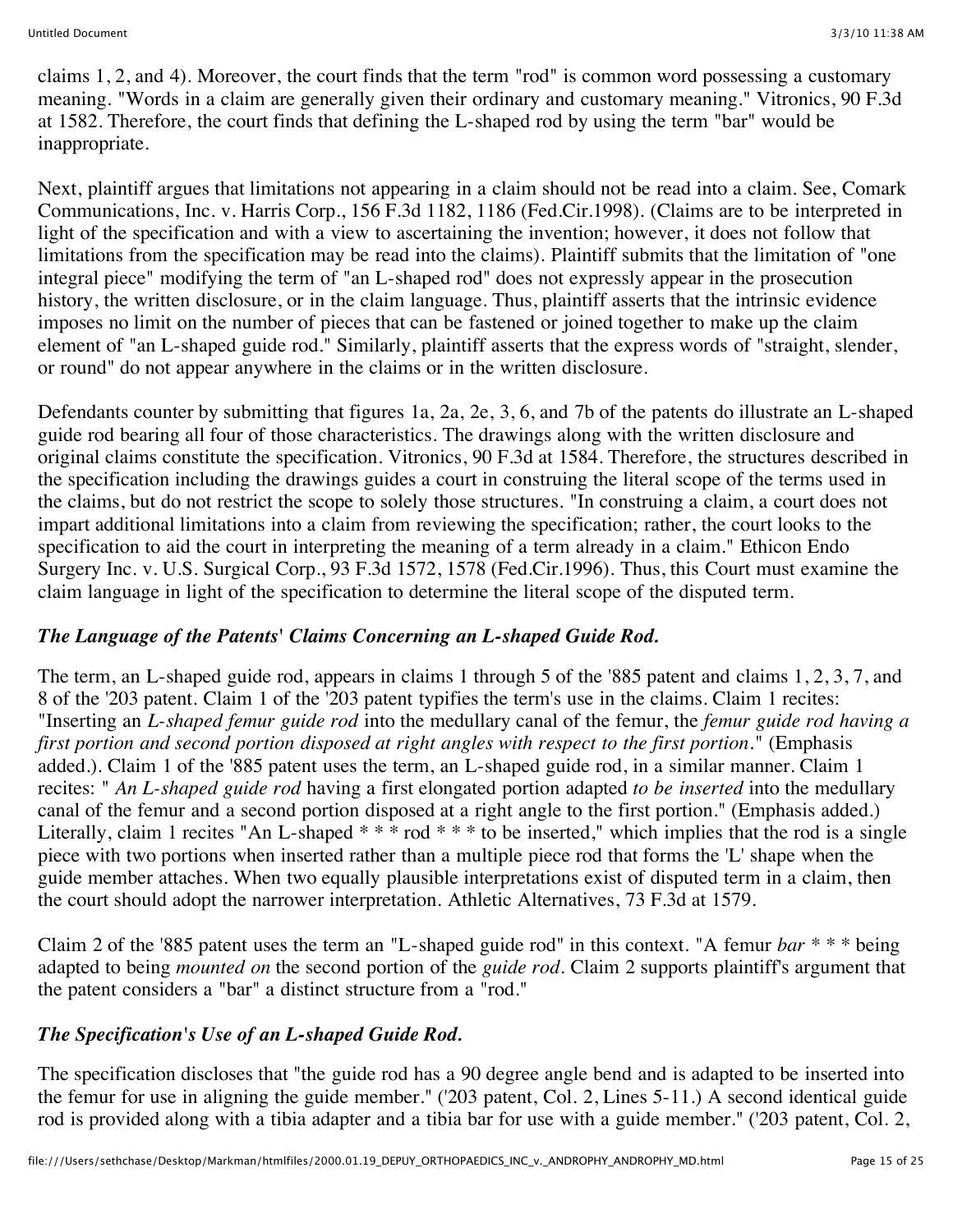17-19.) As noted above, the Figures 1a, 2a, 2e, 3, 6, and 7b in the '203 and '885 patents illustrate an integral, straight, slender, and mostly round L-shaped guide rod. The term, "L-shaped guide rod," is pervasively used throughout the specification; yet, the specification neither expressly nor implicitly indicates that the Lshaped guide rod may be formed from two distinct parts fastened together. Similarly, the specification does not expressly or implicitly indicate that the portions of the rod that form the "L" shape may be anything but straight.

### *The Prosecution History Concerning an L-shaped Guide Rod.*

In the prosecution history of the '203 patent, plaintiff did not disclaim any interpretation of the term of "an L-shaped guide rod." Plaintiff told the examiner in his Amendment that "the guide rod includes two portions, a first portion which inserts into the femur and a second portion at a right angle to the first portion. A guide member is affixed to the second portion of the guide rod." Thus, plaintiff merely restated to the examiner the claimed elements that make up the term an "L-shaped guide rod."

Defendants' proposed construction of a "round" L-shaped guide rod is not entirely accurate. The specification describes the L-shaped guide rod as having a threaded portion possessing a flat portion along one side thereof. "The flat portion of the L-shaped rod having sets of measurement marks to indicate the thickness of the tibia components." ('885 patent Col. 5, Lines 37-40.) The described embodiment in plaintiff's patent depicts a rod that is substantially round but also possesses a flat segment on the second portion of the guide rod. (See also Figure 3.) Therefore, defendants' proposed claim interpretation of "a round bar" would not include the specification's described embodiment within the literal scope of the claim. A claim interpretation that would exclude the patentee's device is rarely the correct interpretation. Modine Manufacturing Co. v. U.S. Intern. Trade, Com'n., 75 F.3d 1545, 1550 (Fed.Cir.1996).

#### *Conclusion of the Meaning of an L-shaped Guide Rod.*

The court finds that the specification does not use the term "L-shaped guide rod" in a special or unique way. The court finds that plaintiff did not disavow any interpretation of the L-shaped guide rod in his effort to obtain the patent. Therefore, the ordinary meaning of the L-shaped guide rod term to one skilled in the art controls as long as the described embodiment in the patent specification falls within the literal scope of the claim language. The court finds that no express evidence exists in the claims or specification to sustain plaintiff's assertion that the rod may be formed from multiple pieces. Similarly, the court finds that the use of the term "L-shaped guide rod" in the claims does not dictate reading the non-express limitations of "slender" or "round" into the construction of the term. Thus, the court construes the term, "L-shaped guide rod" to possess the following meaning: "an integral rod having two straight portions joined at approximately 90 degrees with respect to each other. One portion of the rod is elongated and used for insertion into the femur or the tibia and the other portion is used for receipt of a guide member."

#### **4. The Proper Construction of the Term of a "Planar Slot" as Used in the Claims of Both the '203 and '885 Patent.**

## *The Parties' Proposed Claim Construction of a Planar Slot.*

Plaintiff submits the following for the proper construction of the term "planar slot": 1) a slot in the guide member; or 2) an outer edge of the guide member; or 3) a surface of the guide member that can be used to position the saw used for resecting the knee.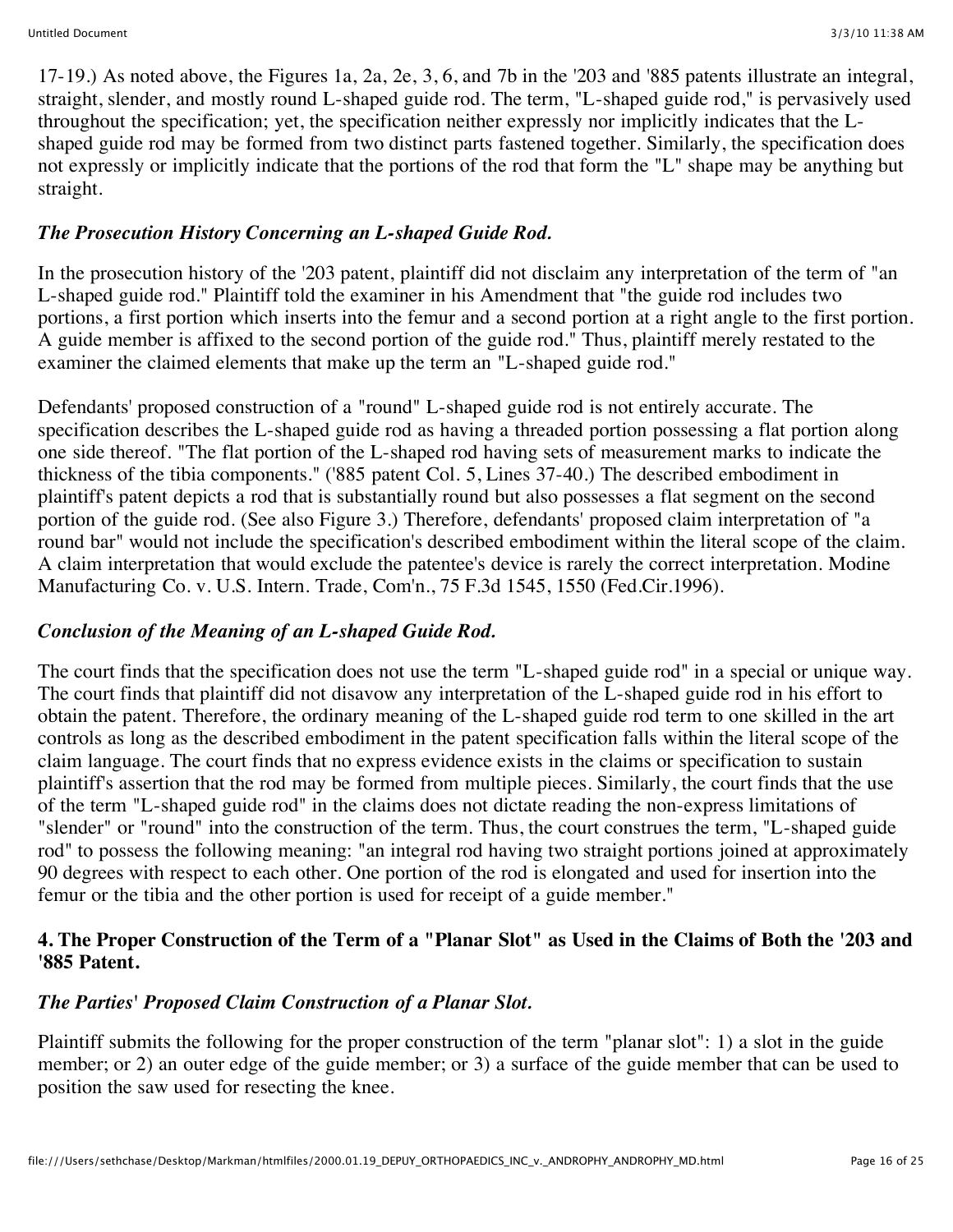Defendants submit the following for the proper construction of the term "planar slot": a narrow opening or groove in the guide member, but simply not an outer edge or surface of the guide member. Essentially, the parties dispute whether the planar slot's location must be "in" the guide member or "either in or on" the guide member.

Plaintiff asserts a function-way-results analysis to support plaintiff's construction of the term "planar slot." A doctrine of equivalents analysis uses the function-way-results test. The scope of structures included by the doctrine of equivalents is a question of fact for the trier of fact to determine, and thus is inappropriate at this stage of the litigation in which the court construes the literal scope of the claims as a matter of law.

Defendants submit a dictionary definition to support their interpretation of the ordinary meaning of the term "slot". "A narrow opening through which something is to be put. A groove or channel or slit into which something fits." Oxford American Dictionary, 788 (1980). However, plaintiff asserts that defining "planar slot" by using the term an "opening" would contradict the patent's specification because an opening describes a structure already found in the patent's specification. The court agrees, and finds that the term "slot" is a commonly used word possessing its own ordinary meaning.

#### *The Language of the Patents' Claims Concerning a Planar Slot.*

The term "planar slot" appears in the claims 1 through 5 of the '885 patent and claims 1, 2, 3, 6, and 8 of the '203 patent. These claims do not explicitly define whether the slot is located either "in" the guide member or "in or on" the guide member. However, claim 1 of the '885 patent recites: "A guide member having a first planar slot *therein.*" The term "therein" modifying the term "planar slot" implies that the slot is located "in" rather than "either in or on" the guide member.

#### *The Specification's Use of a Planar Slot.*

The specification discloses that "A vertical guide *slot* is centrally *located in* the guide member relative to the sides." ('203 patent, Col. 3, Lines 59-60.) That statement from the specification directly conflicts with the plaintiff's concept of a side of the guide member being a planar slot. Further, the specification discloses that, "An oscillating saw is *inserted* through the center slot 52 of the guide member, and the proximal tibia is then resected." ('203, Col. 5 Lines 18-20.) Similarly, "An oscillating saw is *inserted into* center slot 52 of the guide member, and the distal femur is then resected." ('203, Col. 6 Lines 46-48.) The words "inserted" suggest a slot "in" the guide member rather than a surface or edge of the guide member. When the specification refers to the drawings for a visual indication of the planar slot's location, the drawings illustrate a slot "in" the guide member rather than "in or on" the guide member. Nowhere in the specification do the patents indicate that the guide member's surface or edge may be use as a planar slot to guide the cutting of the saw. The court finds that the specification strongly indicates that the planar slot is located "in" the guide member.

## *The Prosecution History Concerning a Planar Slot.*

The prosecution history sheds some light on the term "planar slot." Plaintiff told the examiner in his Amendment that "a slot *in* the guide member is spaced from the outer surface of the second portion of the guide rod for a distance which is equal to the determined flexion gap. (Emphasis added.)

## *Conclusion of the Meaning of a Planar Slot.*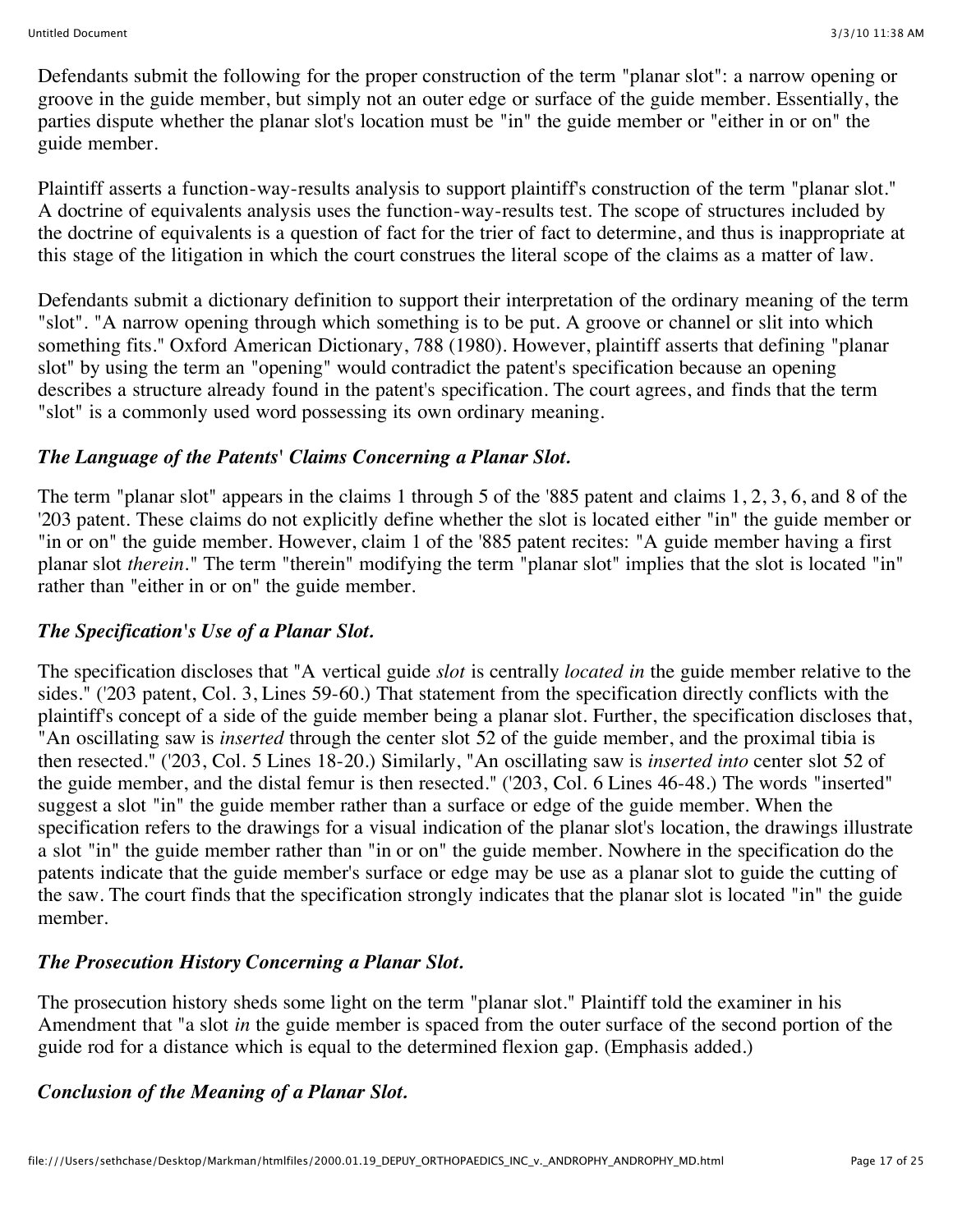The court finds that the specification does not use the term, "planar slot," in a special or unique way. The court finds that plaintiff's own understanding of the location of the slot in his effort to obtain the patent was that the slot was located *in* the guide member. The court does not find support in the claims or the specification for plaintiff's assertion that the term "planar slot" may refer to an edge or surface of the guide member. Thus, the court construes the term "planar slot" to mean "a slot located within the guide member that can be used to position a saw used for resecting the bones that form the knee."

#### **5. The Proper Claim Construction of the Phrase "The Improvement Comprising a Simplified Set of Instruments, Including:" as Used in Claim 1 of the '885 Patent.**FN3

FN3. A claim contains three parts: the preamble, the transition phrase, and the body. E.I. Du Pont De Nemours & Co. v. Monsanto Co ., 903 F.Supp. 680, 693 (D.Del.1995). The preamble is the introductory phrase shown before the transition phrase. R2 Medical Systems, Inc. v. Katecho, Inc., 931 F.Supp. 1397, 1434 (N.D.Ill.1996). The transition phrase connects the preamble to the body of the claim. E.I. DuPont, 903 F.Supp. at 693. The body of the claim lists the limitations that define the invention. *Id.*

The claiming format of Claim 1 of the '203 patent is not in dispute and illustrates the typical three parts of a claim.

1. A method for making triplanar bone resections for total knee replacement, including the steps of: resecting the proximal tibia such that it is perpendicular to an imaginary axis extending through the ankle joint, knee joint, and hip joint;

\* \* \*; and

resecting the distal femur in reference to said slot while the knee is in flexion.

In Claim 1 of the '203 patent, from the beginning of th eclaim to the comma, "A method for making triplanar bone resections for total knee replacement, " is the preamble. In claim 1, after the comma to the colon," including the steps of:" is the transition phrase. In claim 1, everything after the colon to the period, "resecting the proximal tibia \* \* \* in flexion" is the body of the claim.

Plaintiff submits the following for the proper construction of the phrase "the improvement comprising a simplified set of instruments, including:." The guide member and L-shaped guide rod are the two limitations which appear in the body of claim 1. The phrase is in the transition part of the claim and is merely a shorthand collective reference to two limitations that follow in the body of the claim. Therefore, the phrase places no limitation on scope of the '885 patent. Plaintiff makes the alternative argument that the phrase "the improvement comprising a simplified set of instruments," is in the Jepson format and is located in the preamble.FN4 Similarly, plaintiff asserts that the phrase places no limitation on scope of the '885 patent.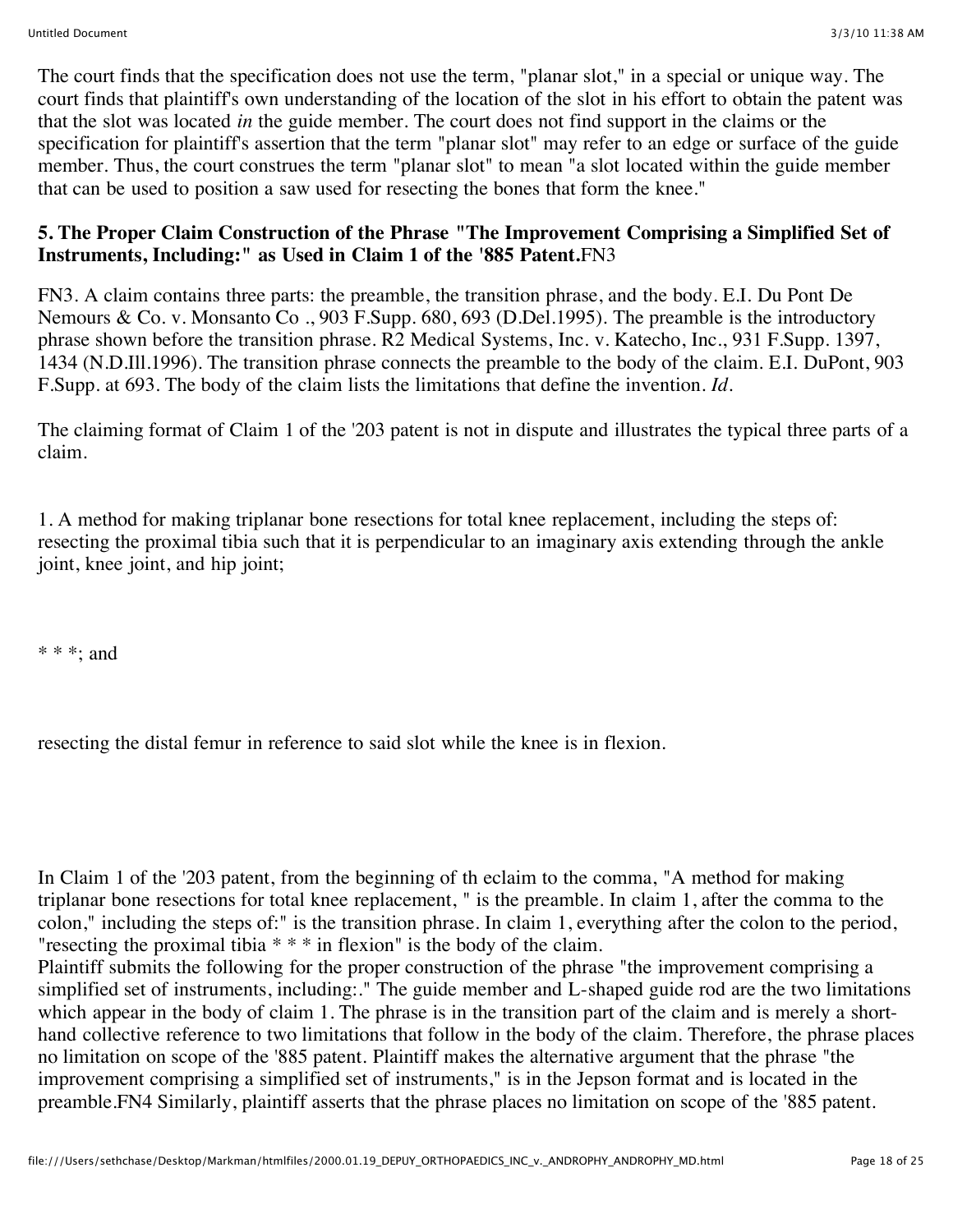FN4. See the equal flexion and extension gaps analysis for a discussion on the preamble and Jepson claims.

Defendants submit that the phrase "simplified set of instruments" is located in the body of the claim and acts as a limitation on the invention. Defendants also argue that this phrase requires that a single guide member must be used for all of the triplanar bone resections.

The parties' briefs pose two questions in analyzing this issue: 1) is the phrase, "simplified set of instruments" part of the transition phrase or part of the body of the claim; and 2) during the prosecution of the '203 method patent did plaintiff use the guide member's structure to distinguish his invention over the prior art?

However, even if the court accepted either one of plaintiff's arguments, what controls in the present case is whether plaintiff used that phrase in the prosecution history to patentably distinguish his invention over the prior art. If any interpretation was disclaimed during a patent's prosecution, that prosecution history excludes that interpretation from the claim construction. Vitronics, 90 F.3d at 1583.

## *The Prosecution History Concerning the Phrase a "Simplified Set of Instruments.***"**

Defendants argue that in plaintiff's Amendment to overcome the examiner's 35 U.S.C. s. 103 rejection, plaintiff unequivocally stated that the set of instruments referred to a single guide member which establishes the appropriate points of resection in the tibia and femur. Defendants further assert that the phrase "a simplified set of instruments," was a principle feature of the invention in distinguishing plaintiff's patent over the prior art. Defendants support their argument by quoting the plaintiff's Amendment:

In contrast to this [the prior art of the Richards reference] \* \* \* [T]he technique of Richards requires the use of two wholly independent cutting guides. One [a guide member] for use on the distal femur and the proximal tibia and another for use on the distal femoral condyles. As reflected in claim 3 FN5, *all resections* made in accordance with the method of Applicant's invention *may be* made in reference to a *single guide member* which is appropriately positioned for each cut by one of two guide rods. (Emphasis added).

FN5. Claim 3 of the '203 patent that the plaintiff refers to adds two additional slots to the guide member to make the distal femoral condyles resections.

In the Amendment, plaintiff describes the intangible method of inserting the L-shaped guide rod into the medullary canal. However, plaintiff gave notice to the examiner and the public that a principle distinction between his invention and the prior art was his invention's ability to employ a single guide member to make all the necessary resections. Plaintiff distinguished the method of performing his invention by disavowing techniques, such as Richards, which require the use of two wholly independent cutting guides. The examiner accepted this limitation from the phrase "simplified set of instruments" to distinguish plaintiff's invention from the cited art.

## *The Specification's Use of "Simplified Set of Instruments.***"**

In the specification, the patent contrasts the prior art knee replacement systems, which required numerous components, and the present invention which includes a single guide member for use in making the proper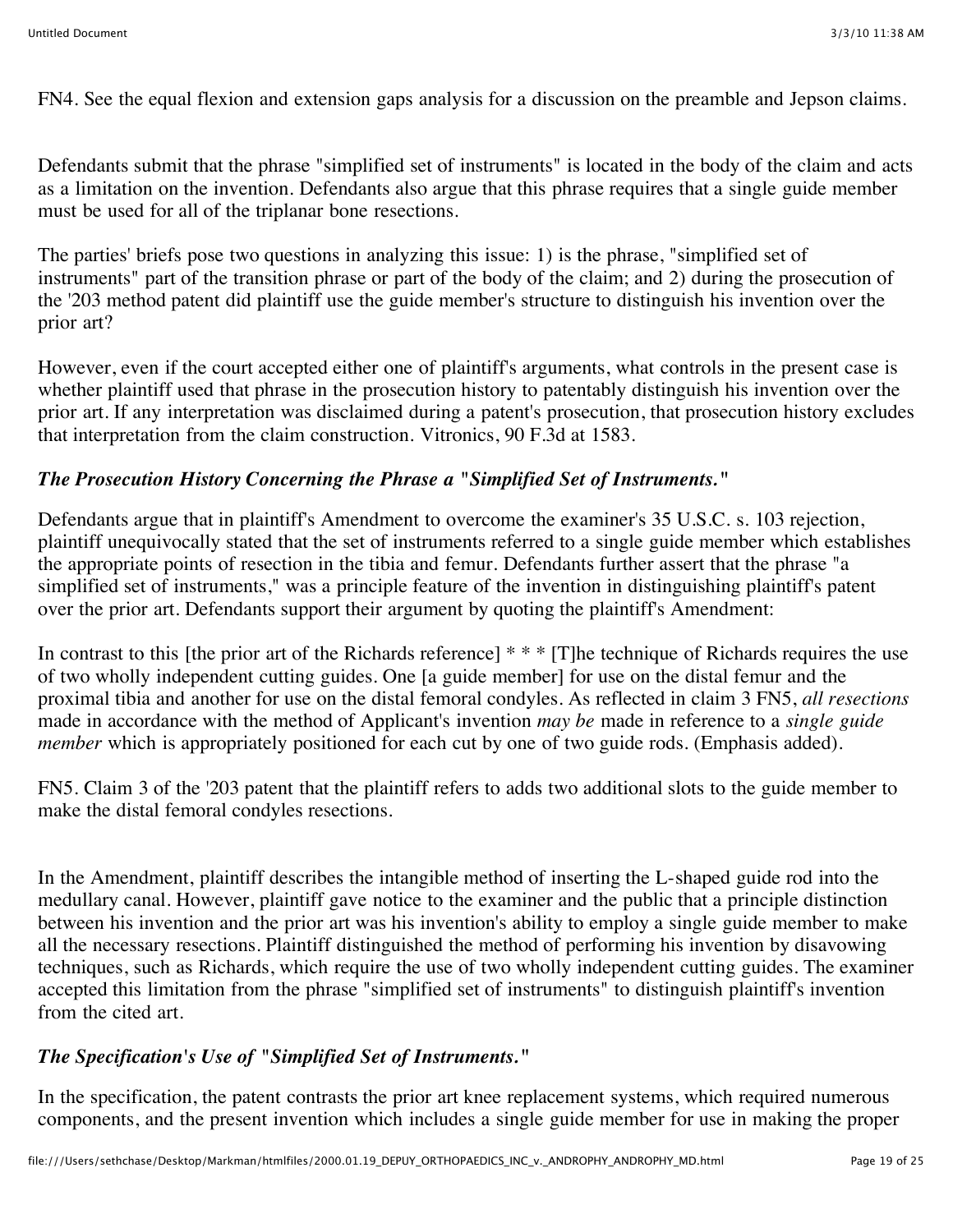bone resections. ('885 patent, Col. 1 Line 65 to Col. 2 Line 7.) The specification goes on to state that, "The guide member eliminates the necessity for a different type of guide component for each triplanar resection." ('885, Col. 8, Lines 30-35 .)

# *Additional Arguments Made by Plaintiff.*

Plaintiff argues an infringement principle: if a written claim uses the transition phase of "including:" or "comprising:" then the named elements are an essential component but other elements may be added and still form a construct within the literal scope of the claim." Genentech Inc. v. Chiron Corp., 112 F.3d 495, 500 (Fed.Cir.1997). Plaintiff concludes that even if a single guide member is construed as a limitation on the scope of the '885 claims, the law requires that the claims can not be limited solely to a single guide member because of this infringement principle. Plaintiff is incorrect. First, because this litigation is at the stage of claim construction FN6 and is not at an infringement analysis, that principle does not apply. Second, the application of that principle to the instant case would be incorrect under the doctrine of file wrapper estoppel.

FN6. The court at this time is determining the literal scope of the disputed terms at issue.

What controls how many guide members may be used in employing plaintiff's invention is the prosecution history doctrine. During the prosecution of the '203 patent, plaintiff disavowed any interpretation that more than one guide member *must* be used to make all the cuts. Plaintiff distinguished his invention by stating, "As reflected in claim 3, all resections made in accordance with the method of Applicant's invention may be made in reference to a single guide member." The plaintiff's modifying language of "may be" is precatory language. Accordingly, the court finds that at least one of the guide members used in performing this surgery must be capable of making all the resections.FN7

FN7. Additionally, plaintiff asserts that defendants' argument in defendants' brief improperly relies on a photograph of the reference art. The court construed the claims based on only the intrinsic evidence. Therefore, the court did not rely at all on this photograph in construing the claims.

## *CONCLUSION ON THE MEANING OF "THE IMPROVEMENT COMPRISING A SIMPLIFIED SET OF INSTRUMENTS, INCLUDING:."*

The court finds that plaintiff disavowed structures in which a single guide member may not make all the resections in the knee replacement. The court construes the phrase of "the improvement comprising a simplified set of instruments, including" to posses the following meaning: "A set of instruments used in resecting the bones that form a patient's knee. The set of instruments comprises: at least one guide member capable of making all the necessary tibia and femur bone resections; and at least one L-shaped guide rod that cooperates with the guide member."

### **6. The proper construction of the phrase "equal flexion and extension gaps" as used in claim 1 of the '885 patent.**

Plaintiff asserts that the proper construction of the phrase "equal flexion and extension gaps" in the preamble merely describes a purpose of the invention and does not act as a structural limitation. Defendants assert that because claim 1 is written in the Jepson FN8 format that the phrase "equal flexion and extension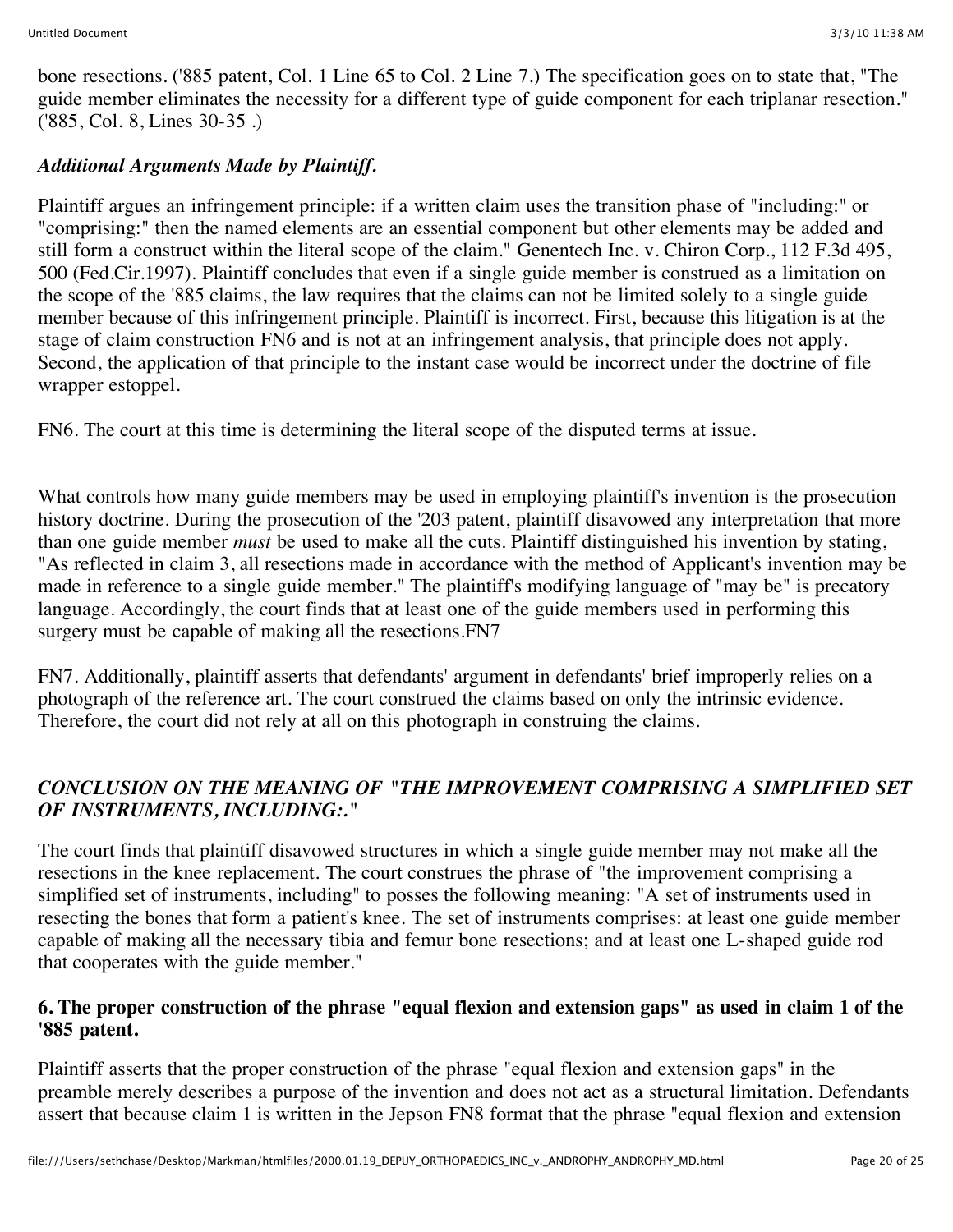gaps" recites a limitation on the scope of the claim. Defendants argue that the phrase "equal flexion and extension gaps" means "the flexion and extension gaps must be measured and formed equal to each other, as the instruments are used to make each resection."

FN8. A "Jepson" claim is so named after *Exparte Jepson,* 1917 C .D. 62, 243 O.G.526. Such a claim is traditionally indicated when the transition phrase begins with the phrase, "wherein the improvement comprises:." Generally, a Jepson claim contains in the following order: "(1) a preamble comprising a general description of all the elements or steps of the claimed combination which are conventional or known; (2) a phrase such as "wherein the improvement comprises"; and (3) those elements, steps, and/or relationships which constitute that portion of the claimed combination which the applicant considers as the new or improved portion." *See,* 37 C.F.R. s. 1.75(e) (1996).

Claim preambles may be interpreted as claim limitations when they are necessary to give life, meaning, and vitality to the claim. Pitney Bowes, 182 F.3d at 1306. "If the body of the claim fully and intrinsically sets forth the complete invention, including all of its limitations, and the preamble offers no distinct definition of any of the claimed invention's limitations, but rather merely states, for example, the purpose or intended use of the invention, then the preamble is of no significance to claim construction because it cannot be said to constitute or explain a claim limitation." *Id.* The preamble is not considered a limitation where the preamble merely states a purpose or intended use of the claimed subject matter. Bell Communications Research, Inc. v. Vitalink Communications Corp., 55 F.3d 615, 620-621 (Fed.Cir.1995).

## *The Language of the Patents' Claims Concerning "Equal Flexion and Extension Gaps.***"**

The preamble of Claim 1 of the '885 patent recites:

1. In a system for making triplanar bone resections for total knee replacement, the system including a set of instruments for resecting the anterior and posterior femoral condyles, the proximal tibia, and the distal femur, *the resections being made to provide equal flexion and extension gaps,* (Claim 1 of the '885 apparatus patent, emphasis added).

Claim 1 of the '885 is an apparatus claim. Accordingly, the subject matter of claim 1 must be some tangible structure rather than a process. The act of creating equal flexion and extension gaps is a result of using some device. Thus, to provide equal flexion and extension gaps suggests a purpose of a device rather than a structure in a device. Further, the structural limitations in the body of the claim, the L-shaped guide rod and guide member, do not refer back FN9 to the phrase equal flexion and extension gaps in the preamble. Therefore, the limitations in the body of the claim are intrinsically set apart from the phrase "equal flexion and extension gaps" in the preamble.

FN9. The L-shaped guide rod and the guide member do not rely on the phrase for antecedent basis or to provide a proper context for those two limitations. Thus, the two limitations of the L-shaped guide rod and the guide member are intrinsically set apart from the phrase equal fexion and extension gaps located in the preamble. *See* Pitney Bowes, 182 F.3d at 1305.

## *The Specification's Use of "Equal Flexion and Extension Gaps.***"**

The specification's use of phrase "equal flexion and extension gaps" implies that the gaps are a result or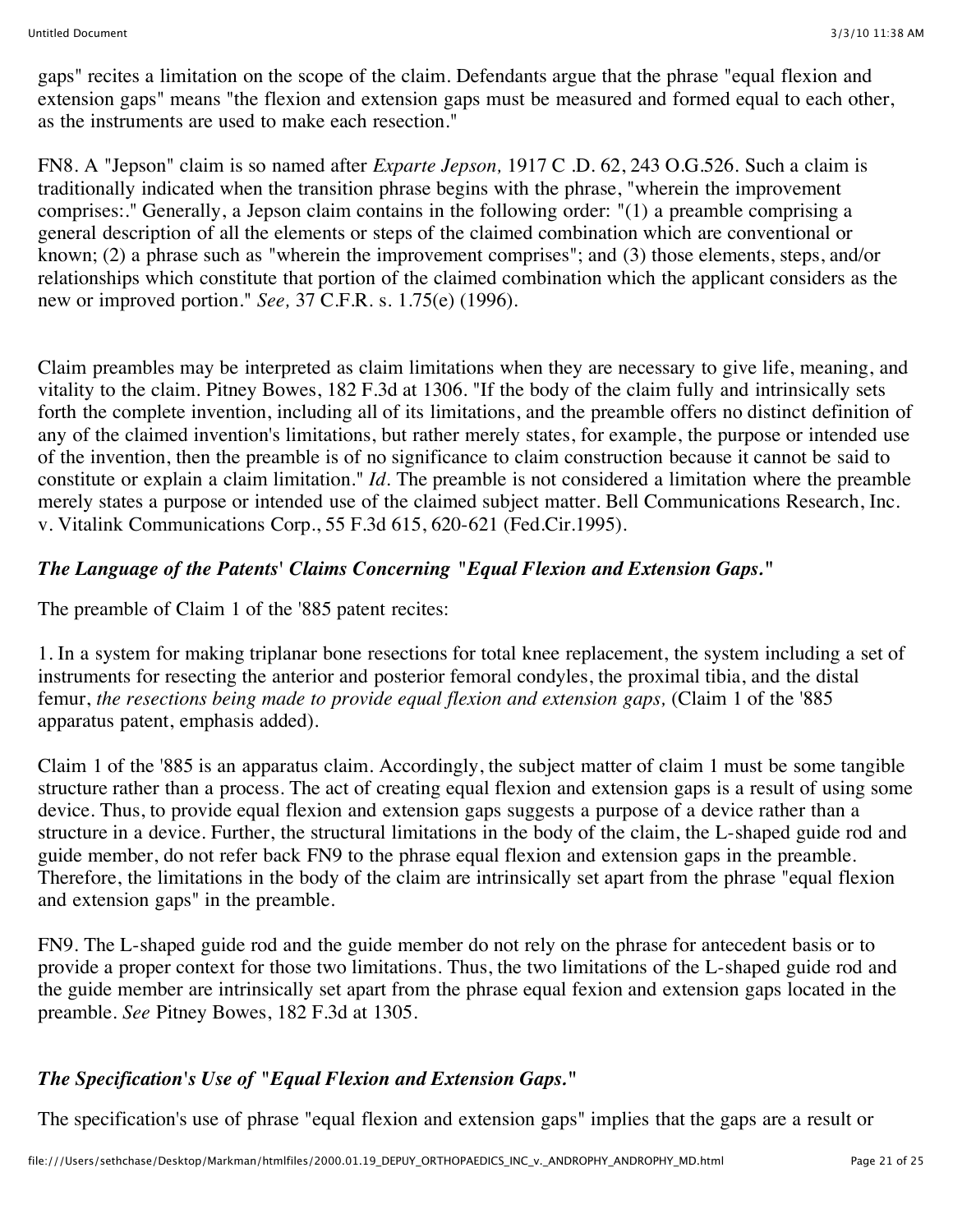purpose of the invention. "[T]he triplanar knee resection system of the present invention *ensures* equal flexion and extension gaps while providing for proper valgus alignment." ('885 patent, Col. 8, Lines 37-40.)

## *The Prosecution History Concerning "Equal Flexion and Extension Gaps.***"**

In the Amendment, plaintiff explained to the examiner that for the prosthesis to be stable in the flexion and extension positions, the gap between the femur and the tibia should be equal with the knee in both positions. However, plaintiff did not rely on this phrase in his arguments to overcome the cited art. Most notably, the examiner in making his rejection did not consider the phrase equal flexion and extension gaps as a limitation of the claim. In rejecting the '203 patent application, the examiner considered as limitations "inserting the L-shaped guide rod," "affixing the guide member having a slot," "resecting the distal femur," and "the sequential procedure of placing the knee in the flexion and extension position."

Plaintiff and Defendant both assert that the preamble of claim 1 of the '885 patent is written in Jepson form FN10. Plaintiff asserts that the Jepson form preamble describes only the environment or purpose in which the claim limitations will function. Therefore, claim 1 is not limited by the phrase equal flexion and extension gaps. Plaintiff further asserts that he did not rely on phrase of equal flexion and equal gaps in distinguishing his invention over the reference art. Defendants rely on Rowe v. Dror, 112 F.3d 473 (Fed.Cir.1997), to argue that the preamble of the Jepson form claim is considered to positively and clearly include all of the elements or steps recited therein as limitations on the claimed combination. Rowe, 112 F.3d at 479. However, the Federal Circuit's reasoning in *Rowe* belies a blanket application of that rule to the instant case. In *Rowe,* the recited *structure* in the preamble was a balloon angioplasty catheter. *Id.* At issue was whether the term "angioplasty" as an adjective acted as a limitation on the balloon catheter. *Id.* at 477. The court reasoned that "the so-called 'Jepson' form [itself], *suggests* the structural importance of the recitations found in the preamble." *Id.* at 479. However in the instant case, the phrase "equal flexion and extension gaps" does not suggest a particular type of general structure; rather, the phrase describes a result achieved by use of the apparatus defined in the claim.

FN10. The transition phrase, "the improvement comprising:" signifies a traditional Jepson claim.

## *Conclusion on the meaning of the phrase "equal flexion and extension gaps" located in the preamble of claim I in the '885 patent.*

The court finds the phrase of "equal flexion and extension gaps" merely describes a purpose of the invention claimed in the '885 patent and does not act as structural limitation on the claimed invention.

## **7. The Required Order of Performance for the Steps Recited in Claim I of** the '203 Patent**.**

Defendants request the court to determine the required sequence, if any exists, for three method steps recited in claim 1 of the '203 patent:

1. whether a requirement exists for performing the method step of "determining the flexion gap" before the step of "resecting the distal femur" in claim 1 of the '203 patent; and

2. whether a requirement exists for performing the method steps of 1) "resecting the proximal tibia," and 2) "resecting the anterior and posterior distal femoral condyles" before the step of "resecting the distal femur."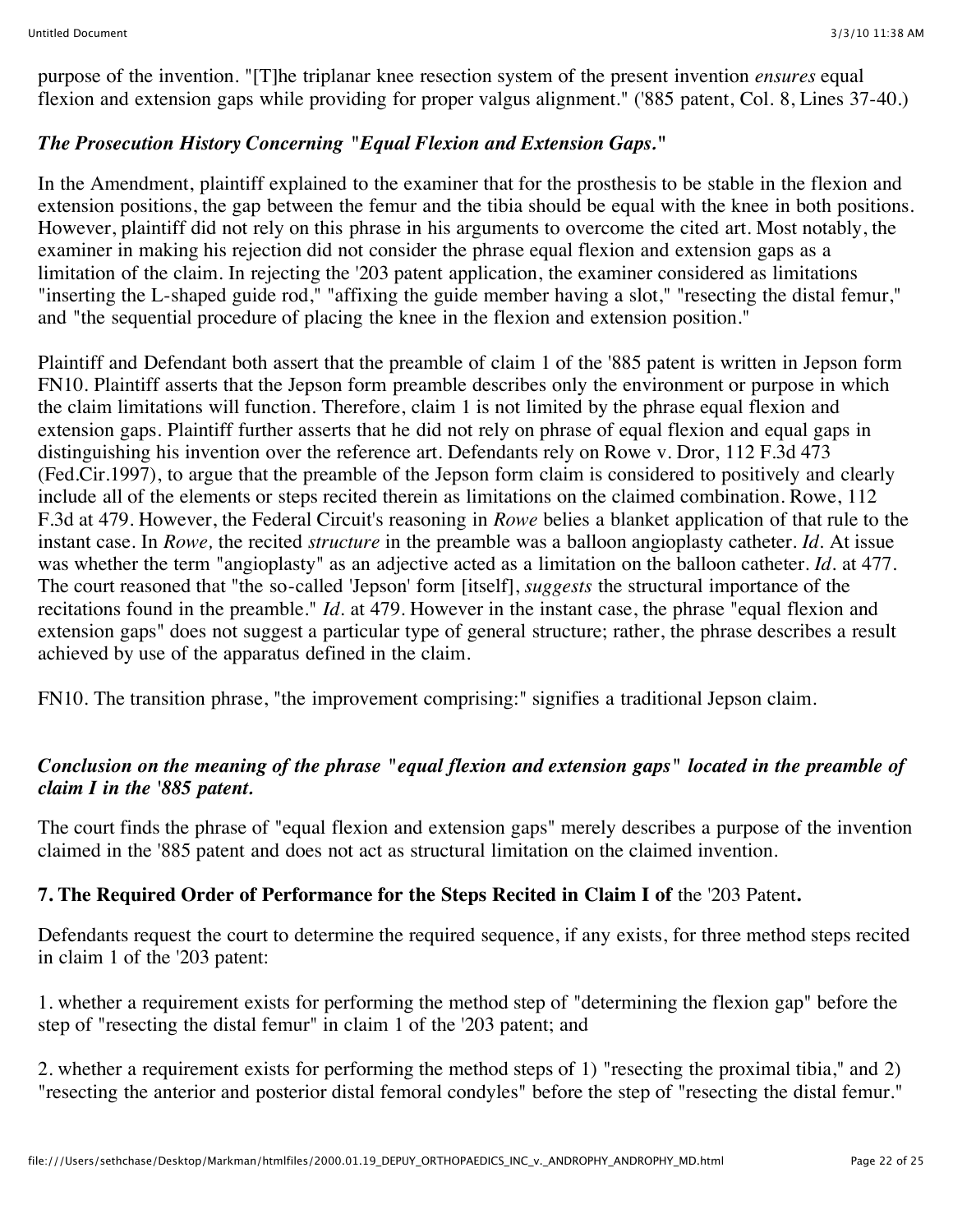The specification explicitly defines the flexion gap as the distance between the posterior femoral condylar resection and the proximal tibial resection with the knee in flexion. ('203 patent, Col. 7, Lines 15-19.) The court finds the term "flexion gap" to possess a special definition as defined within the four corners of the patent. *Accord,* Markman, 52 F.3d at 979-980 (Patentee is free to be his or her own lexicographer; however, any special definition given to a word must be clearly defined in the patent specification). Essentially, "determining the flexion gap" is simply measuring the perpendicular distance between the top of the surgically cut tibia to the bottom edge of the resected femur when the knee is flexed. (See Figure 4.)

# *The Parties' Proposed Claim Construction of the Sequential Order of the '203 Method Steps.*

Plaintiff asserts that the chronological order of the steps set forth in the claims does not limit the order in which the steps of the knee resection process may be performed. The general rule is that unless the literal language or physical constraints of the process claim dictate otherwise, the steps of the claim have no required order of performance. Bio-Rad Laboratories, Inc. v. Nicolet Instrument Corp., 739 F.2d 604, 614 (Fed.Cir.1984).

Defendants assert two arguments that either, 1) by predominant language norms, or 2) by the physical constraints of the claim language, the steps contained within claim 1 possess a required ordered of performance. First, defendants assert that by the use of "predominant language norms" a presumption exists that the steps of a patent claim must be performed in the chronological order listed. Defendants cite Loral Fairchild Corp. v. Victor Co. of Japan, Ltd., 906 F.Supp. 798 (E.D.N.Y.1995), for this proposition. In *Loral,* the court explained: "Predominant language norms suggest recounting process steps in a chronological sequence. A process description flows most naturally from one step in the sequence to the next in chronological order." *Id.* at 805. However, this presumption has not been widely accepted. In Promega Corp. v. Novagen, Inc., 6 F.Supp.2d 1004, 1021 (W.D.Wis.1997), the court limited *Loral:* "Although in *Loral* the court relied on "predominant language norms" to a certain extent, it found other evidence in the patent itself that the patentee intended to specify an exact procedural sequence." This Court follows the general rule that unless the literal language or physical constraints of the process claim dictate otherwise, the steps of the claim have no required order of performance. See, Mantech Environmental Corp. V. Hudson Environmental Services, Inc., 152 F.3d 1368, 1375-76 (Fed.Cir.1998).

## *The Steps Contained in Claim 1 of* the '203 Patent *Posses No Literal Language Requiring a Specific Order of Performance.*

No literal language is present in claim 1 of the '203 patent that requires a sequential performance of any step contained therein. Plaintiff submits that claim 1 does not use any express terms in the language of the claim, such as "prior to," "subsequently," or "then," grammatically requiring the performance of the listed steps in any specific order. In contrast, claims 4 and 5 do contain the literal language of "prior to said step" expressly requiring the performance of those steps in particular sequence.

The court agrees that claim 1 lacks any express terms that grammatically require the flexion gap to be determined before the resection of the distal femur.

## *The physical constraints of Claim 1 require that the step of "determing the flexion gap" must occur before the step of "resecting the distal femur.***"**

Nonetheless, the step of "determining the flexion gap" must be performed prior to the step of "resecting the distal femur" due to the physical constraints of claim 1 and the '203 prosecution history. If a step in a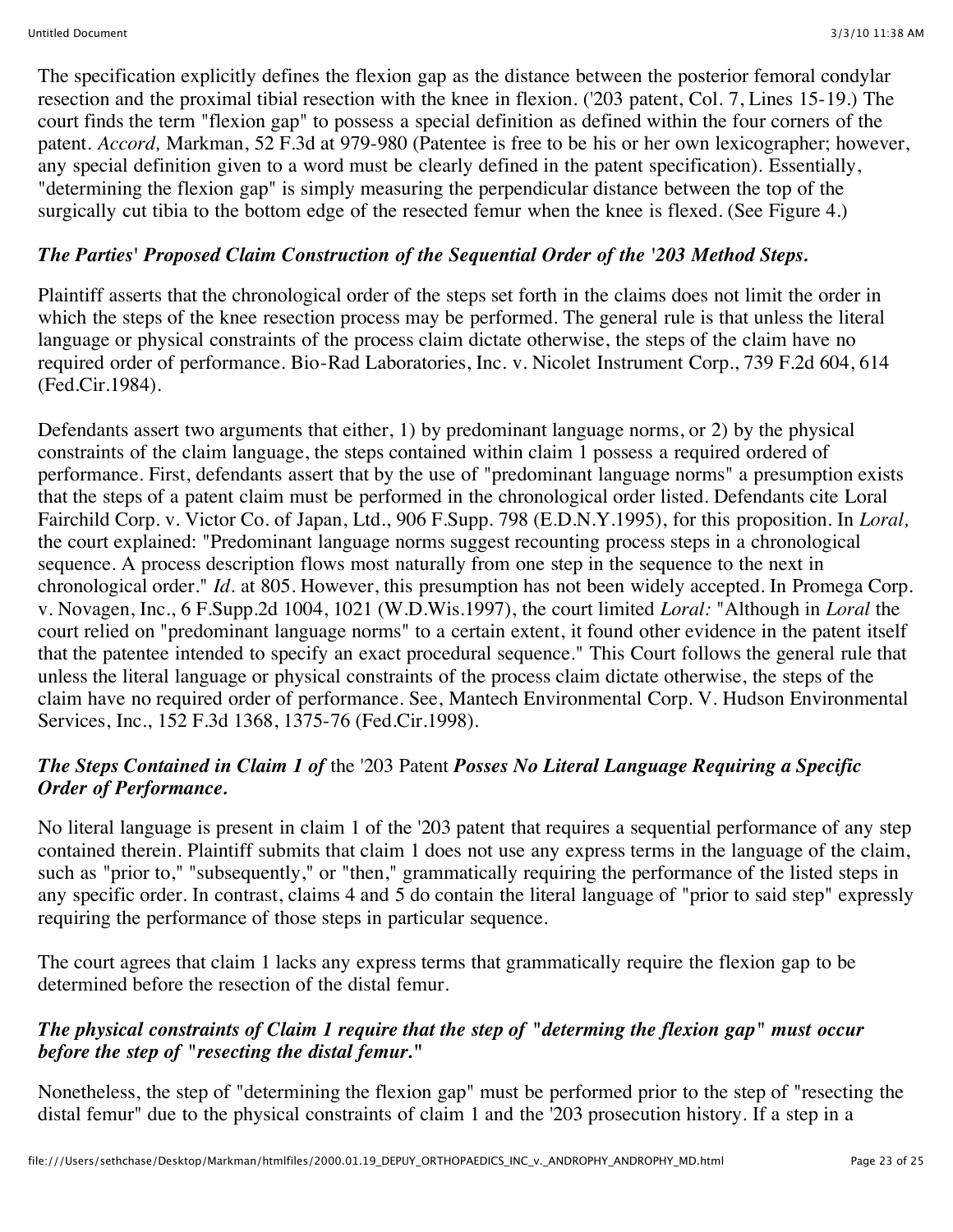method claim as written relies on a device already physically in existence or the result of another step, then the existence of those physical constraints act as a condition precedent on that method step. *Accord,* Mantech, 152 F.3d at 1375-76. The claim language of the distal femur resection step recites: "resecting the distal femur in reference to said *slot* while the knee is in flexion." (Claim 1, '203 patent; emphasis added.) The express language suggests that a slot already exists and the slot position establishes a reference point for the resection. In fact, plaintiff in the Amendment represented to the examiner that the plain language of claim 1 requires that: 1) the flexion gap must be determined in order for the slot to be spaced correctly; and 2) the slot must be spaced correctly in order to resect the distal femur. Plaintiff links portions of three of the method steps in claim 1 to prove this physical constraint to the examiner and, thereby, contrast his invention from the cited prior art.

The plaintiff links the physical constraints between these three steps:

determining the flexion gap;

affixing a guide member having a first planar slot therein \* \* \* said slot is spaced \* \* \* a distance equal to the flexion gap;

resecting the distal femur in reference to said slot \* \* \*.

(Claim 1, '203 patent).

In the Amendment, plaintiff concludes his representations to the examiner by stating, "The distal femur is *then* resected in reference to *this slot* and, thus, in reference to the *determined* flexion gap." (Emphasis added.) Therefore, the court finds that the step of determining the flexion gap must occur before the step of resecting the distal femur.

The specification further supports the finding that the step of determining the flexion gap must occur before the step of resecting the distal femur. The only method for making triplanar bone resections described in the specification of the '203 patent resects the proximal tibia and posterior femoral condyles prior to resecting the distal femur. ('203 patent, Col. 5 Line 51-Col. 6 Line 53.)

Nonetheless, plaintiff asserts that the step of determining the flexion gap is not a single act but rather a dynamic process of making measurements and adjustment cuts to make the flexion and extension gap equal in order to achieve a goal of a tightly fitting prosthetic implant. Accordingly, no express limitations appear in the claims stating that the determining of the flexion gap step may be performed only once during the entire process. Thus, the court will not read such limitations into this claim. Essentially, determining the flexion gap is measuring the perpendicular distance between the top of the surgically cut tibia to the bottom edge of the resected femur when the knee is flexed. However, at least one determination of the flexion gap must occur before the initial resection to the distal femur occurs.

### *The physical constraints of Claim 1 require that the method steps of 1) "resecting the proximal tibia" and 2) "resecting the anterior and posterior distal femoral condyles" must occur before the step of "resecting the distal femur.***"**

The specification explicitly defines the flexion gap as the distance between the posterior femoral condylar resection and the proximal tibial resection with the knee in flexion. ('203, Col. 7, Lines 15-19). Thus, both